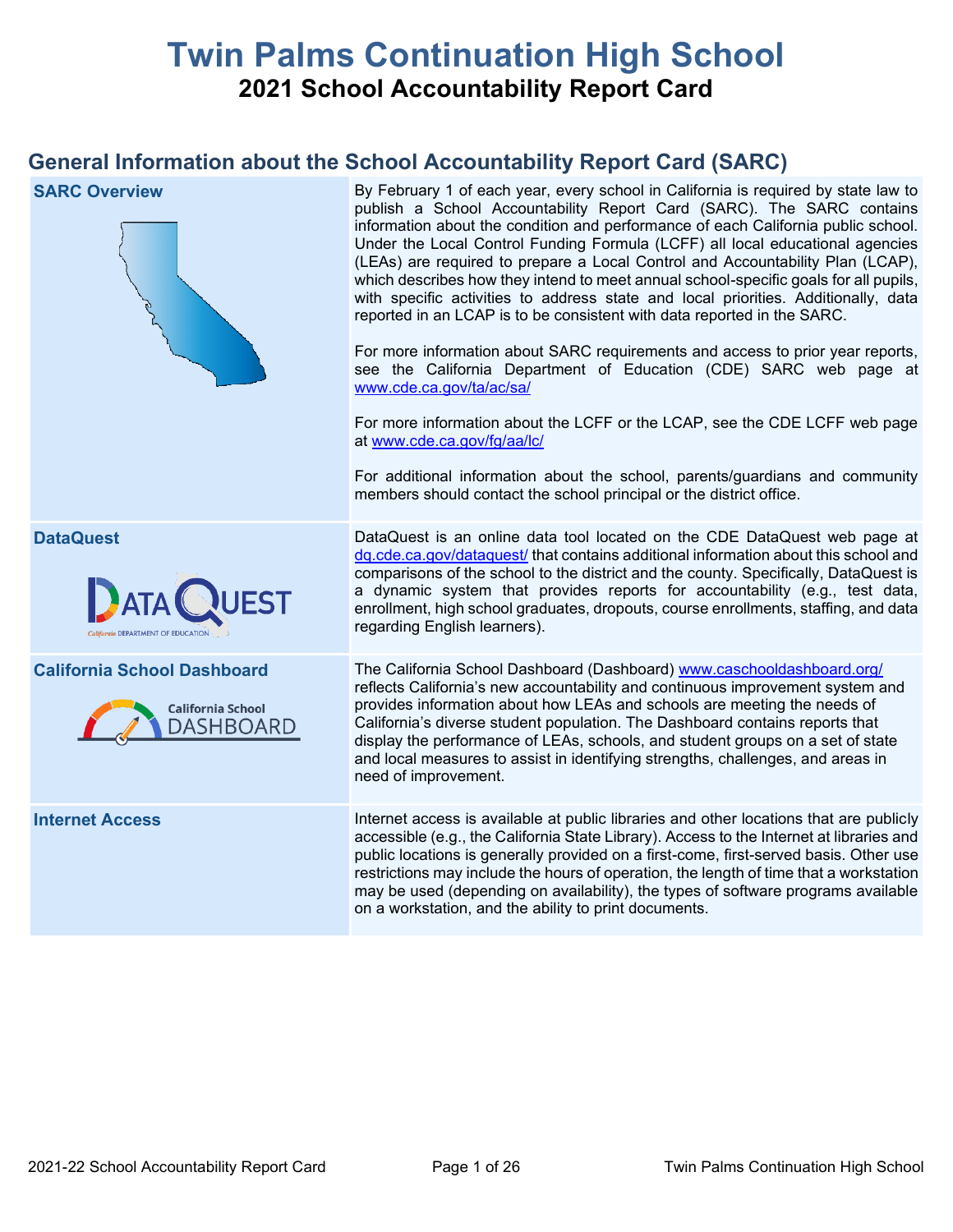### **2021-22 School Contact Information**

| <b>School Name</b>                                 | Twin Palms Continuation High School |
|----------------------------------------------------|-------------------------------------|
| <b>Street</b>                                      | 811 West Chanslor Way               |
| City, State, Zip                                   | <b>Blythe, CA 92225</b>             |
| <b>Phone Number</b>                                | (760) 922-4884                      |
| <b>Principal</b>                                   | Judy Browder                        |
| <b>Email Address</b>                               | jbrowder@pvusd.us                   |
| <b>School Website</b>                              | tp.pvusd.us                         |
| County-District-School (CDS) Code 33-67181-3331139 |                                     |

| 2021-22 District Contact Information |                                    |  |  |  |
|--------------------------------------|------------------------------------|--|--|--|
| <b>District Name</b>                 | Palo Verde Unified School District |  |  |  |
| <b>Phone Number</b>                  | (760) 922-4164                     |  |  |  |
| Superintendent                       | Tracie Kern                        |  |  |  |
| <b>Email Address</b>                 | tracie.kern@pvusd.us               |  |  |  |
| <b>District Website Address</b>      | www.pvusd.us                       |  |  |  |

### **2021-22 School Overview**

### **District Mission Statement**

Our mission is to enrich, empower and enhance our students' lives through education.

### **District Vision Statement**

Palo Verde Unified School District will constantly seek to improve its culture of academic excellence.

We expect every student to read, write and calculate competently.

We expect every teacher to apply consistent standards, evaluate student performance accurately, and coach students with diligence and compassion.

We expect every parent, student and teacher to support the mutual quest for excellence. Educational progress can never happen without truth as its foundation, and it is to the wonderful truth of student potential and the challenging truth of student performance that we are unalterably committed.

### **School Vision Statement**

We strive to make a high school diploma a reality for every student.

# **About this School**

| 2020-21 Student Enrollment by Grade Level |                           |  |  |  |  |
|-------------------------------------------|---------------------------|--|--|--|--|
| <b>Grade Level</b>                        | <b>Number of Students</b> |  |  |  |  |
| Grade 11                                  | 26                        |  |  |  |  |
| Grade 12                                  | 52                        |  |  |  |  |
| <b>Total Enrollment</b>                   | 78                        |  |  |  |  |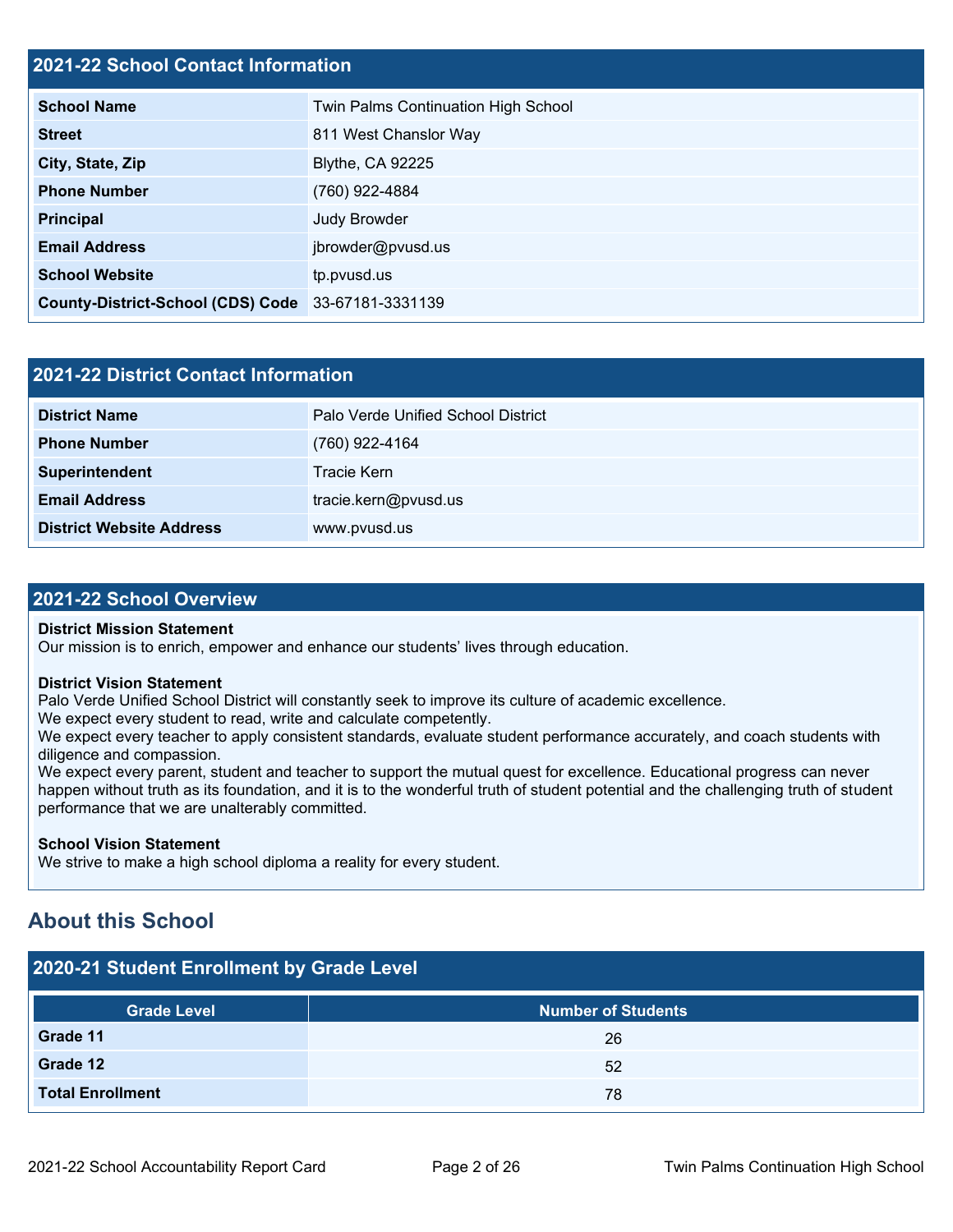### **2020-21 Student Enrollment by Student Group**

| <b>Student Group</b>                   | <b>Percent of Total Enrollment</b> |
|----------------------------------------|------------------------------------|
| Female                                 | 39.7                               |
| <b>Male</b>                            | 60.3                               |
| American Indian or Alaska Native       | 1.3                                |
| <b>Black or African American</b>       | 7.7                                |
| <b>Hispanic or Latino</b>              | 71.8                               |
| <b>Two or More Races</b>               | 2.6                                |
| <b>White</b>                           | 11.5                               |
| <b>English Learners</b>                | 11.5                               |
| <b>Foster Youth</b>                    | 2.6                                |
| <b>Socioeconomically Disadvantaged</b> | 82.1                               |
| <b>Students with Disabilities</b>      | 11.5                               |

# **A. Conditions of Learning State Priority: Basic**

The SARC provides the following information relevant to the State priority: Basic (Priority 1):

- Degree to which teachers are appropriately assigned and fully credentialed in the subject area and for the pupils they are teaching;
- Pupils have access to standards-aligned instructional materials; and
- School facilities are maintained in good repair

Note: For more information refer to the Updated Teacher Equity Definitions web page at<https://www.cde.ca.gov/pd/ee/teacherequitydefinitions.asp>

### **2019-20 Teacher Preparation and Placement**

| <b>Authorization/Assignment</b>                                                                 | 2019-20 |
|-------------------------------------------------------------------------------------------------|---------|
| Fully (Preliminary or Clear) Credentialed for Subject and Student Placement (properly assigned) |         |
| Intern Credential Holders Properly Assigned                                                     |         |
| Teachers Without Credentials and Misassignments ("ineffective" under ESSA)                      |         |
| Credentialed Teachers Assigned Out-of-Field ("out-of-field" under ESSA)                         |         |
| Unknown                                                                                         |         |
| <b>Total Teaching Positions</b>                                                                 |         |
|                                                                                                 |         |

Note: The data in this table is based on Full Time Equivalent (FTE) status. One FTE equals one staff member working full time; one FTE could also represent two staff members who each work 50 percent of full time. Additionally, an assignment is defined as a position that an educator is assigned to based on setting, subject, and grade level. An authorization is defined as the services that an educator is authorized to provide to students.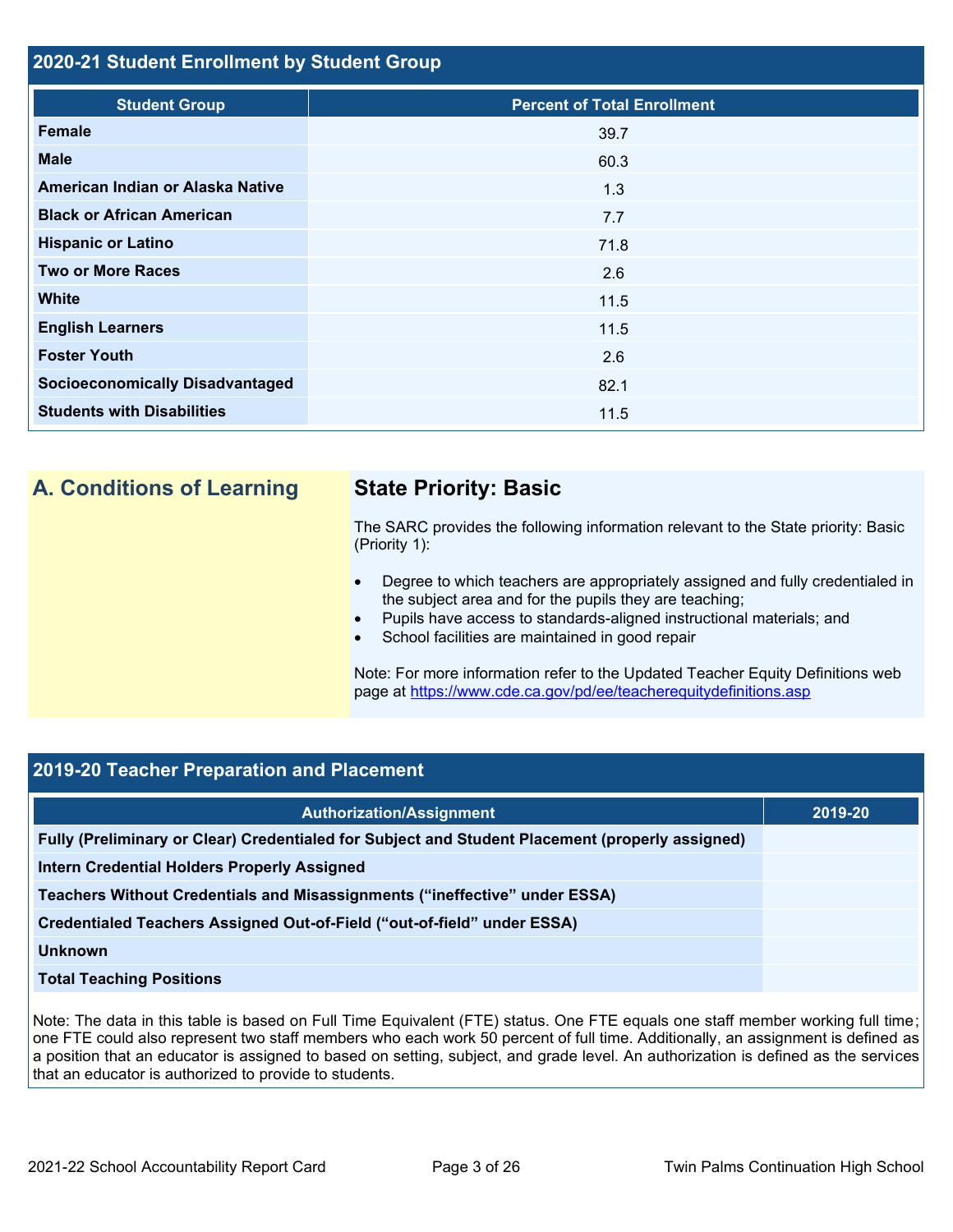# **2019-20 Teachers Without Credentials and Misassignments (considered "ineffective" under ESSA)**

| <b>Authorization/Assignment</b>                              | 2019-20 |
|--------------------------------------------------------------|---------|
| <b>Permits and Waivers</b>                                   |         |
| <b>Misassignments</b>                                        |         |
| <b>Vacant Positions</b>                                      |         |
| <b>Total Teachers Without Credentials and Misassignments</b> |         |

# **2019-20 Credentialed Teachers Assigned Out-of-Field (considered "out-of-field" under ESSA)**

| <b>Indicator</b>                                              | 2019-20 |
|---------------------------------------------------------------|---------|
| <b>Credentialed Teachers Authorized on a Permit or Waiver</b> |         |
| <b>Local Assignment Options</b>                               |         |
| <b>Total Out-of-Field Teachers</b>                            |         |

### **2019-20 Class Assignments**

| <b>Indicator</b>                                                                                                                                    | 2019-20 |
|-----------------------------------------------------------------------------------------------------------------------------------------------------|---------|
| <b>Misassignments for English Learners</b><br>(a percentage of all the classes with English learners taught by teachers that are misassigned)       |         |
| No credential, permit or authorization to teach<br>(a percentage of all the classes taught by teachers with no record of an authorization to teach) |         |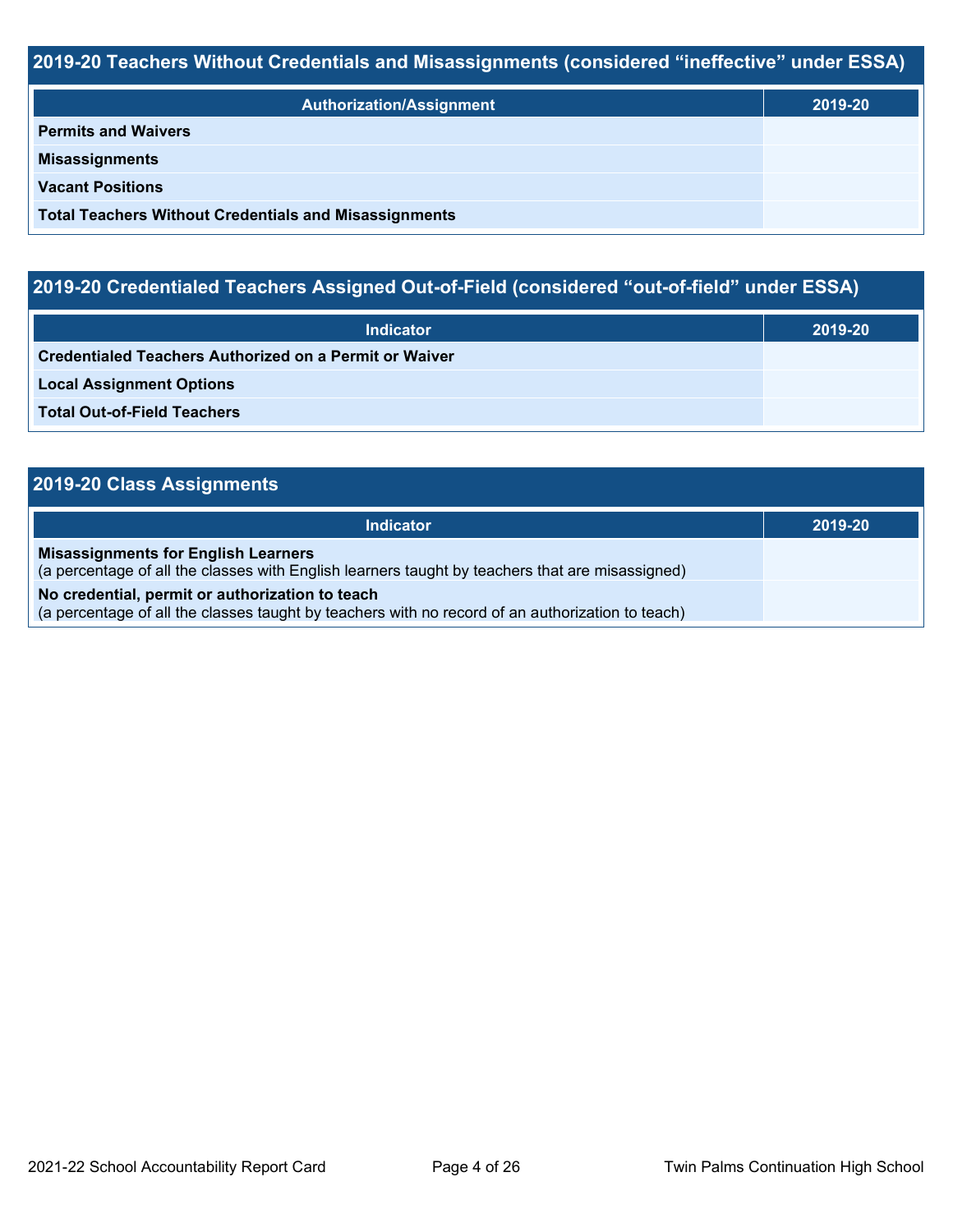### **2021-22 Quality, Currency, Availability of Textbooks and Other Instructional Materials**

All textbooks used in the core curriculum throughout the Palo Verde Unified School District are aligned to the California Curriculum Frameworks and Content Standards. Instructional materials for grades K-8 are selected from the state's most recent list of standards-based materials and adopted by the State Board of Education. Instructional materials for grades 9-12 are approved by the board of trustees. The district follows the State Board of Education's six-year adoption cycle for core content materials. District textbook review and adoption activities occur the year following the state's adoption. Site-level and district-level committees meet to select textbooks and instructional materials. Every student including English learners has access to their own textbooks and instructional materials.

On September 7, 2021, the Palo Verde Unified School District Board of Trustees held a public hearing to certify the extent to which textbooks and instructional materials have been provided to students, including English learners, in the district. The board of trustees adopted a resolution which certifies, as required by Education Code Section 60119:

1. Each student in each school in the Palo Verde Unified School District has standards-aligned textbook(s) or instructional materials, or both, to use in class and to take home.

2. Sufficient textbooks and instructional materials were provided to each student, including English learners, that are aligned to the academic content standards and are consistent with the cycles and content of the Curriculum Frameworks in mathematics, science, history-social science, and English language arts, including the English-language development component of an adopted program.

3. Sufficient textbooks or instructional materials were provided to each pupil enrolled in a foreign language or health classes. 4. Sufficient laboratory science equipment was provided for science laboratory classes offered in grades 9-12, inclusive. The California Department of Education requires the most recent information to be provided regarding instructional materials; data collected and disclosed in this report regarding instructional materials were acquired September 7, 2021.

### **Year and month in which the data were collected** September 7, 2021

| <b>Subject</b>                                         | Textbooks and Other Instructional Materials/year of<br><b>Adoption</b>                                                                                    | <b>From</b><br><b>Most</b><br><b>Recent</b><br><b>Adoption</b> | <b>Percent</b><br><b>Students</b><br><b>Lacking Own</b><br><b>Assigned</b><br><b>Copy</b> |
|--------------------------------------------------------|-----------------------------------------------------------------------------------------------------------------------------------------------------------|----------------------------------------------------------------|-------------------------------------------------------------------------------------------|
| <b>Reading/Language Arts</b>                           | myPerspectives, Pearson                                                                                                                                   | Yes                                                            | $\Omega$                                                                                  |
| <b>Mathematics</b>                                     | <b>Integrated Mathematics 1</b>                                                                                                                           | Yes                                                            | $\mathbf{0}$                                                                              |
| <b>Science</b>                                         | Life Science, Glencoe<br>Earth Science, Prentice Hall                                                                                                     | Yes                                                            | $\Omega$                                                                                  |
| <b>History-Social Science</b>                          | World History, Prentice Hall<br>The Americans, McDougal Littell<br>American Government, McDougal Littell<br>Economics Principles in Action, Prentice Hall | Yes                                                            | 0                                                                                         |
| <b>Foreign Language</b>                                |                                                                                                                                                           |                                                                |                                                                                           |
| <b>Health</b>                                          |                                                                                                                                                           |                                                                |                                                                                           |
| <b>Visual and Performing Arts</b>                      |                                                                                                                                                           |                                                                |                                                                                           |
| <b>Science Laboratory Equipment</b><br>$(grades 9-12)$ |                                                                                                                                                           |                                                                |                                                                                           |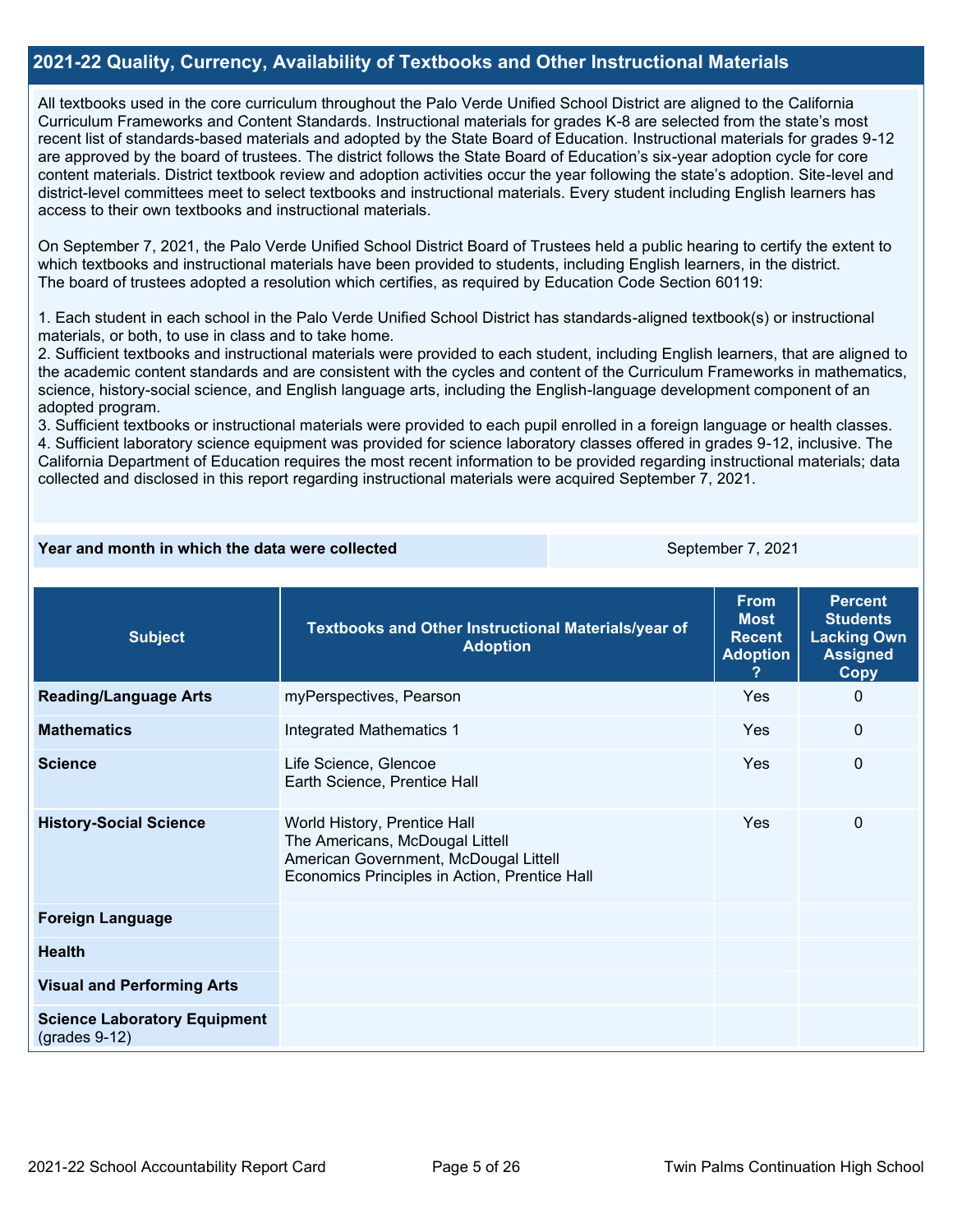### **School Facility Conditions and Planned Improvements**

Twin Palms Continuation School provides a safe, clean environment for learning through proper facilities maintenance and campus supervision. Twin Palms Continuation School occupies the former Palo Verde College campus adjacent to the Palo Verde High School. The facility was originally built in the late 1960s. When the district purchased the buildings, some updates and modernizations were made to accommodate housing the school there.

There is one set of restrooms for staff and another for students. For recreation, we have basketball courts, grass fields, and a grass quad for students to utilize. We have one part-time custodian who works during the evening. Our students eat breakfast and lunch outside on park benches. We also offer free breakfast and lunch for all students.

Campus supervision: As students arrive on campus each morning through the main entrance, the principal and/or counselor processes each student through our greeting center. At this location, they receive a screening for dress code, a scan for prohibited items, and an overall assessment regarding their readiness for school. During this time, at least one teacher circulates among the students in the common area. Additionally, the teachers greet students as they enter the classroom. The principal and counselor monitor student activities and behavior during the lunch period. Upon dismissal for the day, teachers station themselves at the classroom doors while the principal and counselor patrol the front campus area to ensure students depart in a safe and orderly manner. Further, all visitors are required to visit the school office upon arrival and departure.

The student handbook outlines school policies and procedures concerning emergency situations, school bus safety, campus behavior, first aid, illness, health issues, and special services. TPCS conducts various earthquake and fire-preparedness drills each year.

Campus maintenance: The custodial staff and district's maintenance department work together to ensure grounds, classrooms, and campus grounds are well maintained and kept safe and functioning for students, staff, and visitors. One part-time night custodian is assigned to TPCS and meets regularly with the principal to discuss school maintenance and safety issues.

Daily responsibilities include food-service area cleanliness, restroom cleanliness, keeping the school office clean, setting up furniture and equipment for school events or assemblies, and routine maintenance projects. Every morning before school begins, the principal inspects facilities for safety hazards or other conditions that need attention prior to students and staff entering school grounds. Any graffiti or signs of vandalism are removed prior to students arriving at school. Throughout the day, the TPCS staff surveys the campus to ensure facilities remain safe and clean. During school hours, bathrooms are checked a minimum of three times as a proactive measure to keep facilities stocked, safe, and sanitary. All maintenance and operations (M&O) staff are required to follow district-approved cleaning standards, which are available for public review at the M&O department. TPCS works closely with M&O for larger projects that may require third-party contractors, routine facilities maintenance projects, special projects, and school inspections. M&O employs a work-order system that enables Twin Palms to communicate its maintenance needs.

Teachers and school staff relay safety issues and general maintenance needs directly to school office staff, who then complete a work-order request form. The request form is submitted to M&O, who then determines whether the site custodial staff or the maintenance staff will complete the project and how the project will be completed. Non-urgent requests are typically fulfilled within 24 hours. Emergency situations are regularly resolved in one hour or less by either site or district custodial staff, based on the nature of the situation. All maintenance, custodial, groundskeeping personnel, and the principal carry handheld radios to facilitate efficient and effective communications for emergencies as well as day-to-day needs between M&O and school site administrators.

| Year and month of the most recent FIT report                        |                     |                            |             | 9/15/2016                                        |  |  |
|---------------------------------------------------------------------|---------------------|----------------------------|-------------|--------------------------------------------------|--|--|
| <b>System Inspected</b>                                             | <b>Rate</b><br>Good | Rate   Rate<br><b>Fair</b> | <b>Poor</b> | <b>Repair Needed and Action Taken or Planned</b> |  |  |
| <b>Systems:</b><br>Gas Leaks, Mechanical/HVAC, Sewer                | X                   |                            |             |                                                  |  |  |
| Interior:<br><b>Interior Surfaces</b>                               | X                   |                            |             |                                                  |  |  |
| <b>Cleanliness:</b><br>Overall Cleanliness, Pest/Vermin Infestation | X                   |                            |             |                                                  |  |  |
| <b>Electrical</b>                                                   | Χ                   |                            |             |                                                  |  |  |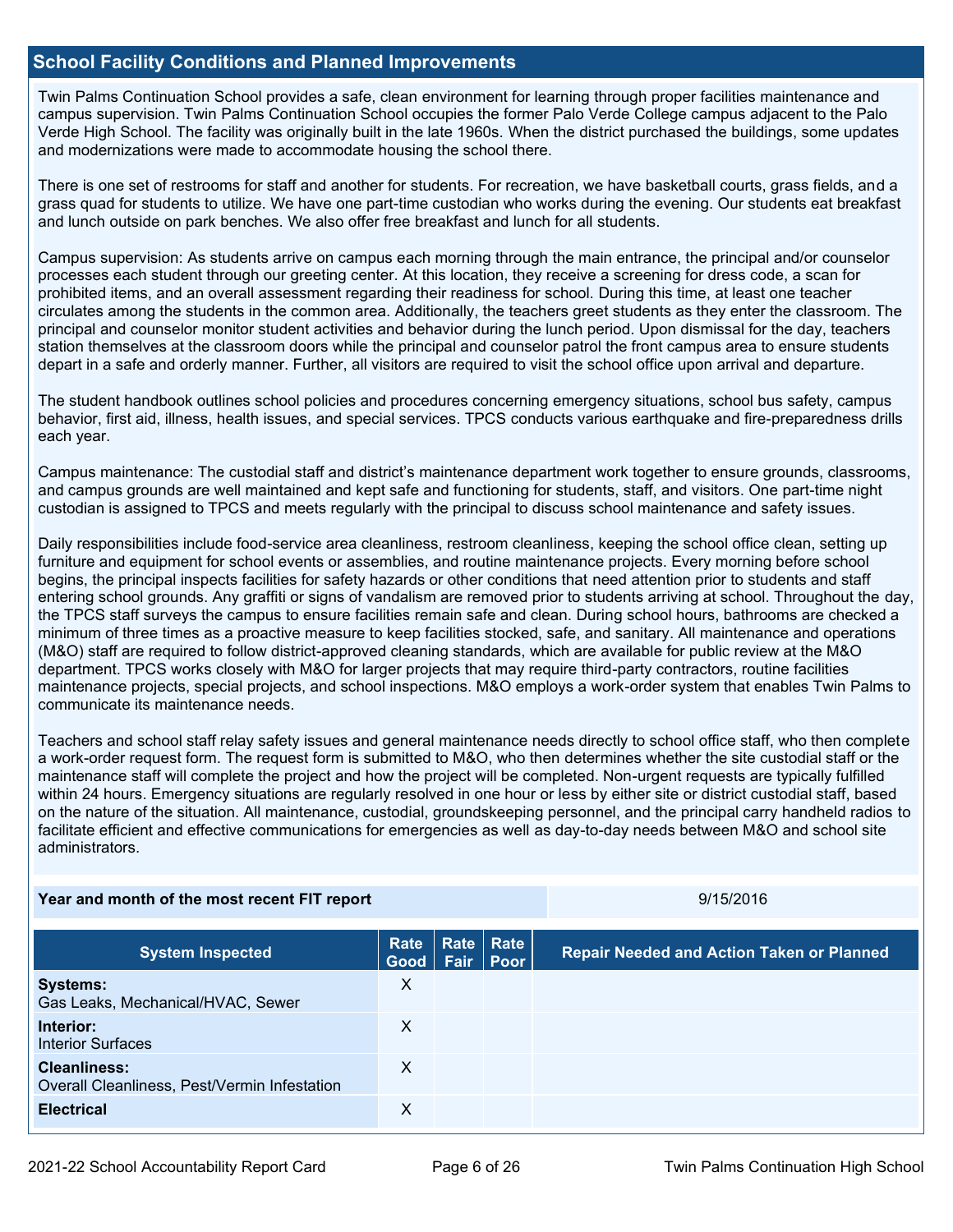| <b>School Facility Conditions and Planned Improvements</b>             |   |  |  |  |
|------------------------------------------------------------------------|---|--|--|--|
| <b>Restrooms/Fountains:</b><br>Restrooms, Sinks/ Fountains             | X |  |  |  |
| Safety:<br>Fire Safety, Hazardous Materials                            | X |  |  |  |
| <b>Structural:</b><br><b>Structural Damage, Roofs</b>                  | X |  |  |  |
| External:<br>Playground/School Grounds, Windows/<br>Doors/Gates/Fences | X |  |  |  |

| <b>Overall Facility Rate</b> |      |      |      |  |  |  |
|------------------------------|------|------|------|--|--|--|
| <b>Exemplary</b>             | Good | Fair | Poor |  |  |  |
|                              |      |      |      |  |  |  |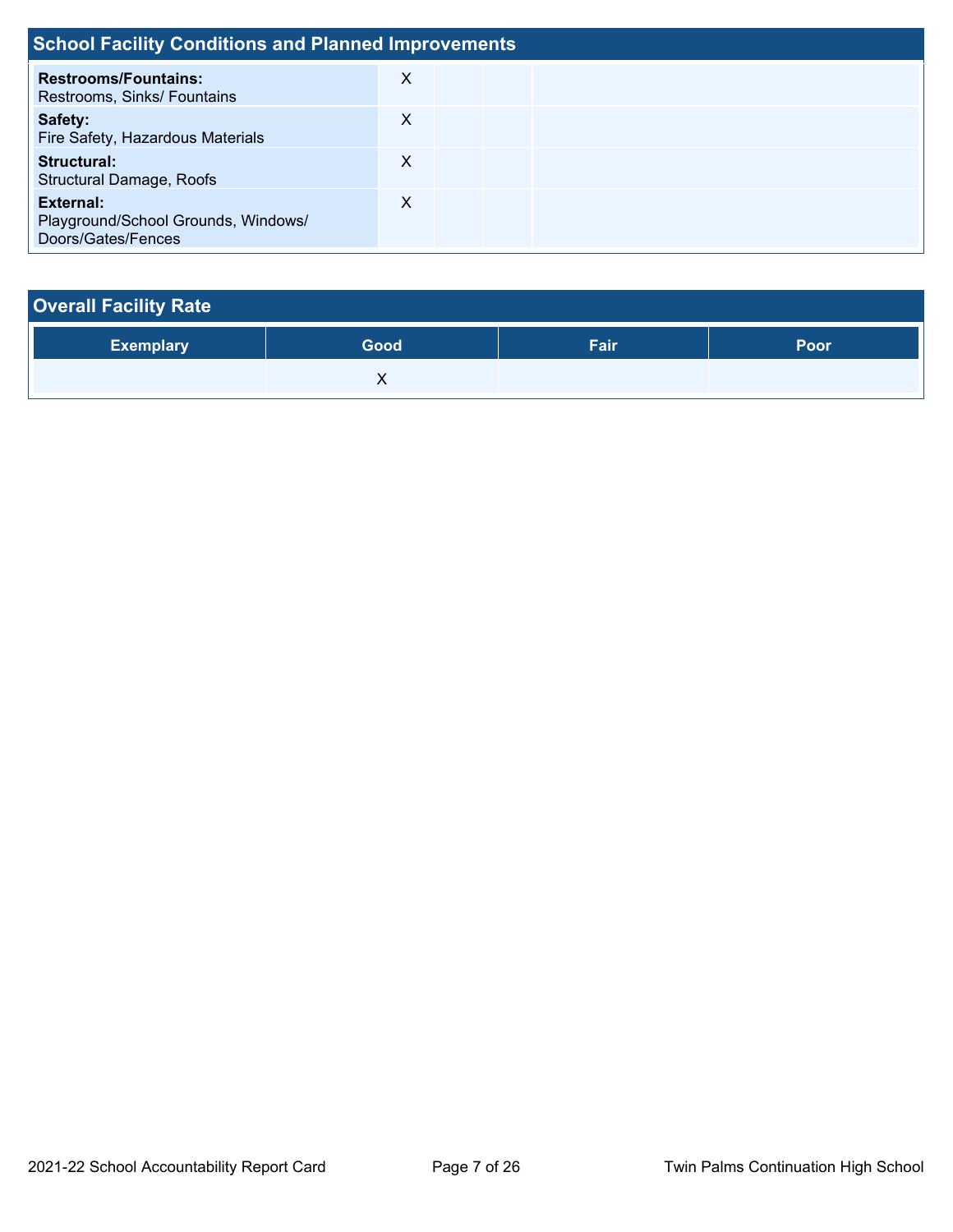# **B. Pupil Outcomes State Priority: Pupil Achievement**

The SARC provides the following information relevant to the State priority: Pupil Achievement (Priority 4):

### **Statewide Assessments**

(i.e., California Assessment of Student Performance and Progress [CAASPP] System includes the Smarter Balanced Summative Assessments for students in the general education population and the California Alternate Assessments [CAAs] for English language arts/literacy [ELA] and mathematics given in grades three through eight and grade eleven. Only eligible students may participate in the administration of the CAAs. CAAs items are aligned with alternate achievement standards, which are linked with the Common Core State Standards [CCSS] for students with the most significant cognitive disabilities).

The CAASPP System encompasses the following assessments and student participation requirements:

- 1. **Smarter Balanced Summative Assessments and CAAs for ELA** in grades three through eight and grade eleven.
- 2. **Smarter Balanced Summative Assessments and CAAs for mathematics** in grades three through eight and grade eleven.
- 3. **California Science Test (CAST) and CAAs for Science** in grades five, eight, and once in high school (i.e., grade ten, eleven, or twelve).

### **SARC Reporting in the 2020-2021 School Year Only**

Where the most viable option, LEAs were required to administer the statewide summative assessment in ELA and mathematics. Where a statewide summative assessment was not the most viable option for the LEA (or for one or more gradelevel[s] within the LEA) due to the pandemic, LEAs were allowed to report results from a different assessment that met the criteria established by the State Board of Education (SBE) on March 16, 2021. The assessments were required to be:

- Aligned with CA CCSS for ELA and mathematics;
- Available to students in grades 3 through 8, and grade 11; and
- Uniformly administered across a grade, grade span, school, or district to all eligible students.

### **Options**

Note that the CAAs could only be administered in-person following health and safety requirements. If it was not viable for the LEA to administer the CAAs in person with health and safety guidelines in place, the LEA was directed to not administer the tests. There were no other assessment options available for the CAAs. Schools administered the Smarter Balanced Summative Assessments for ELA and mathematics, other assessments that meet the SBE criteria, or a combination of both, and they could only choose one of the following:

- Smarter Balanced ELA and mathematics summative assessments;
- Other assessments meeting the SBE criteria; or
- Combination of Smarter Balanced ELA and mathematics summative assessments and other assessments.

The percentage of students who have successfully completed courses that satisfy the requirements for entrance to the University of California and the California State University, or career technical education sequences or programs of study.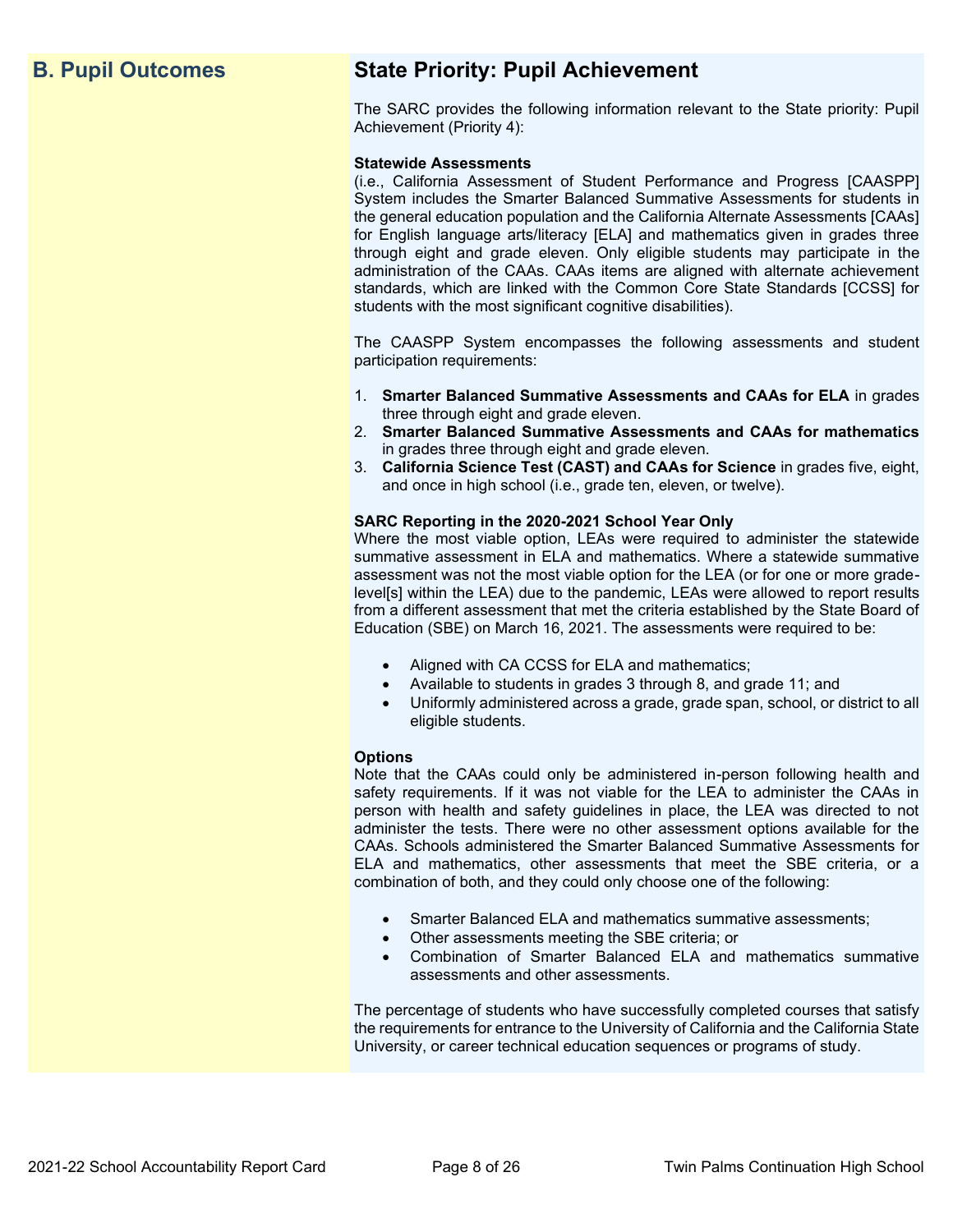### **Percentage of Students Meeting or Exceeding the State Standard on CAASPP**

This table displays CAASPP test results in ELA and mathematics for all students grades three through eight and grade eleven taking and completing a state-administered assessment.

The 2019-2020 data cells with N/A values indicate that the 2019-2020 data are not available due to the COVID-19 pandemic and resulting summative test suspension. The Executive Order N-30-20 was issued which waived the assessment, accountability, and reporting requirements for the 2019-2020 school year.

The 2020-2021 data cells have N/A values because these data are not comparable to other year data due to the COVID-19 pandemic during the 2020-2021 school year. Where the CAASPP assessments in ELA and/or mathematics is not the most viable option, the LEAs were allowed to administer local assessments. Therefore, the 2020-2021 data between school years for the school, district, state are not an accurate comparison. As such, it is inappropriate to compare results of the 2020-2021 school year to other school years.

| Subject                                                              | <b>School</b><br>2019-20 | <b>School</b><br>2020-21 | <b>District</b><br>2019-20 | <b>District</b><br>2020-21 | <b>State</b><br>2019-20 | <b>State</b><br>2020-21 |
|----------------------------------------------------------------------|--------------------------|--------------------------|----------------------------|----------------------------|-------------------------|-------------------------|
| <b>English Language Arts/Literacy</b><br>$\left($ grades 3-8 and 11) | N/A                      | N/A                      | N/A                        | N/A                        | N/A                     | N/A                     |
| <b>Mathematics</b><br>$(grades 3-8 and 11)$                          | N/A                      | N/A                      | N/A                        | N/A                        | N/A                     | N/A                     |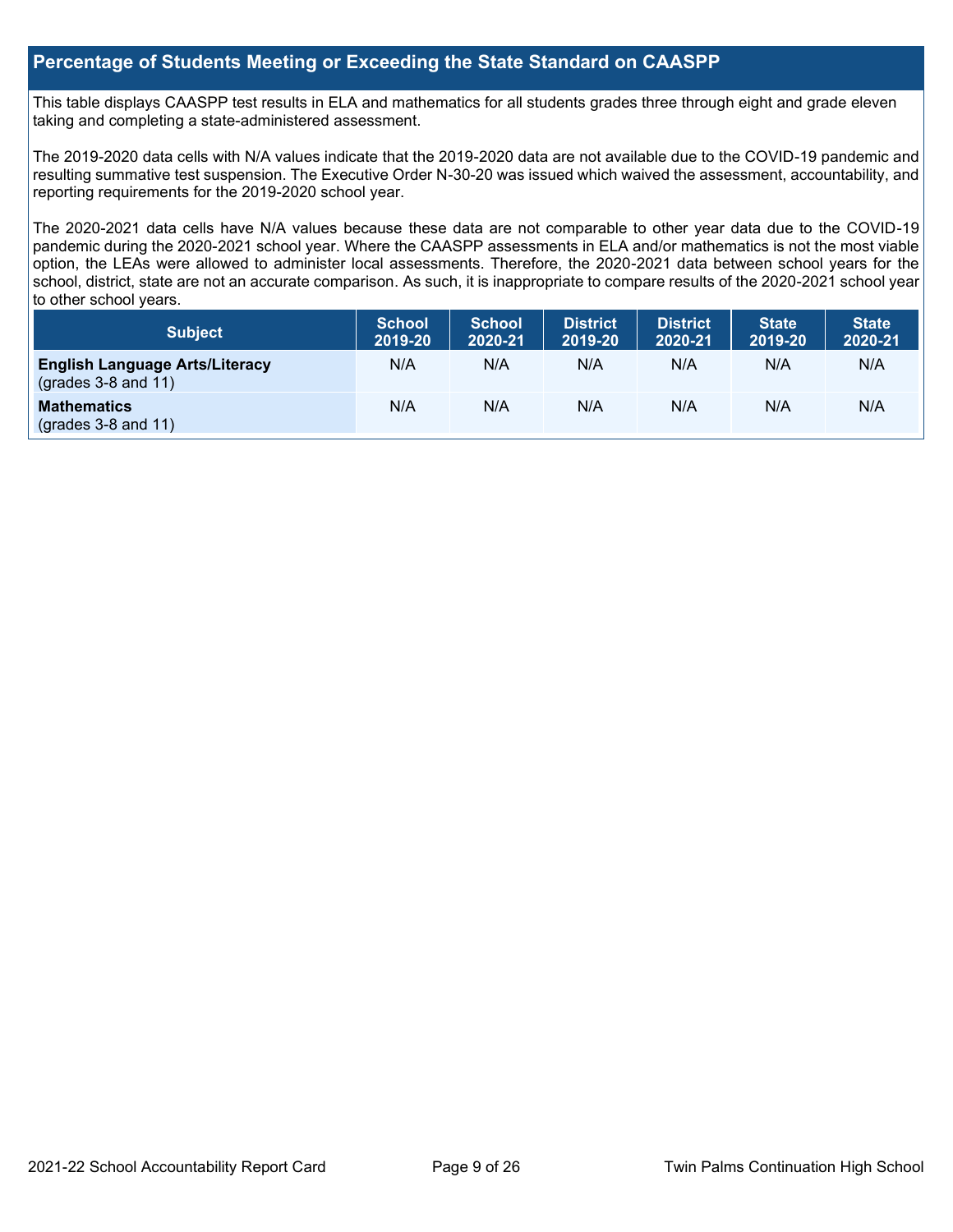### **2020-21 CAASPP Test Results in ELA by Student Group**

This table displays CAASPP test results in ELA by student group for students grades three through eight and grade eleven taking and completing a state-administered assessment. The CDE will populate this table for schools in cases where the school administered the CAASPP assessment. In cases where the school administered a local assessment instead of CAASPP, the CDE will populate this table with "NT" values, meaning this school did not test students using the CAASPP. See the local assessment(s) table for more information.

| <b>CAASPP</b><br><b>Student Groups</b>               | <b>CAASPP</b><br><b>Total</b><br><b>Enrollment</b> | <b>CAASPP</b><br><b>Number</b><br><b>Tested</b> | <b>CAASPP</b><br><b>Percent</b><br><b>Tested</b> | <b>CAASPP</b><br><b>Percent</b><br><b>Not Tested</b> | <b>CAASPP</b><br><b>Percent</b><br><b>Met or</b><br><b>Exceeded</b> |
|------------------------------------------------------|----------------------------------------------------|-------------------------------------------------|--------------------------------------------------|------------------------------------------------------|---------------------------------------------------------------------|
| <b>All Students</b>                                  | 55                                                 | <b>NT</b>                                       | <b>NT</b>                                        | <b>NT</b>                                            | <b>NT</b>                                                           |
| <b>Female</b>                                        | 26                                                 | <b>NT</b>                                       | <b>NT</b>                                        | <b>NT</b>                                            | <b>NT</b>                                                           |
| <b>Male</b>                                          | 29                                                 | <b>NT</b>                                       | <b>NT</b>                                        | <b>NT</b>                                            | <b>NT</b>                                                           |
| American Indian or Alaska Native                     | $\overline{\phantom{a}}$                           | <b>NT</b>                                       | <b>NT</b>                                        | <b>NT</b>                                            | <b>NT</b>                                                           |
| <b>Asian</b>                                         | $\mathbf{0}$                                       | $\boldsymbol{0}$                                | $\mathbf{0}$                                     | $\mathbf 0$                                          | 0                                                                   |
| <b>Black or African American</b>                     | $\overline{\phantom{a}}$                           | <b>NT</b>                                       | <b>NT</b>                                        | <b>NT</b>                                            | <b>NT</b>                                                           |
| <b>Filipino</b>                                      | $\Omega$                                           | $\mathbf 0$                                     | $\mathbf{0}$                                     | $\mathbf 0$                                          | 0                                                                   |
| <b>Hispanic or Latino</b>                            | 38                                                 | <b>NT</b>                                       | <b>NT</b>                                        | <b>NT</b>                                            | <b>NT</b>                                                           |
| Native Hawaiian or Pacific Islander                  | $\mathbf 0$                                        | $\mathbf 0$                                     | $\mathbf 0$                                      | $\overline{0}$                                       | 0                                                                   |
| <b>Two or More Races</b>                             | $\overline{\phantom{a}}$                           | <b>NT</b>                                       | <b>NT</b>                                        | <b>NT</b>                                            | <b>NT</b>                                                           |
| <b>White</b>                                         | --                                                 | <b>NT</b>                                       | <b>NT</b>                                        | <b>NT</b>                                            | <b>NT</b>                                                           |
| <b>English Learners</b>                              | $- -$                                              | <b>NT</b>                                       | <b>NT</b>                                        | <b>NT</b>                                            | <b>NT</b>                                                           |
| <b>Foster Youth</b>                                  | --                                                 | <b>NT</b>                                       | <b>NT</b>                                        | <b>NT</b>                                            | NT                                                                  |
| <b>Homeless</b>                                      | --                                                 | <b>NT</b>                                       | <b>NT</b>                                        | <b>NT</b>                                            | <b>NT</b>                                                           |
| <b>Military</b>                                      | 0                                                  | $\pmb{0}$                                       | $\mathbf 0$                                      | $\mathbf 0$                                          | 0                                                                   |
| <b>Socioeconomically Disadvantaged</b>               | 42                                                 | <b>NT</b>                                       | <b>NT</b>                                        | <b>NT</b>                                            | <b>NT</b>                                                           |
| <b>Students Receiving Migrant Education Services</b> |                                                    | <b>NT</b>                                       | <b>NT</b>                                        | <b>NT</b>                                            | <b>NT</b>                                                           |
| <b>Students with Disabilities</b>                    | $\qquad \qquad -$                                  | <b>NT</b>                                       | <b>NT</b>                                        | <b>NT</b>                                            | <b>NT</b>                                                           |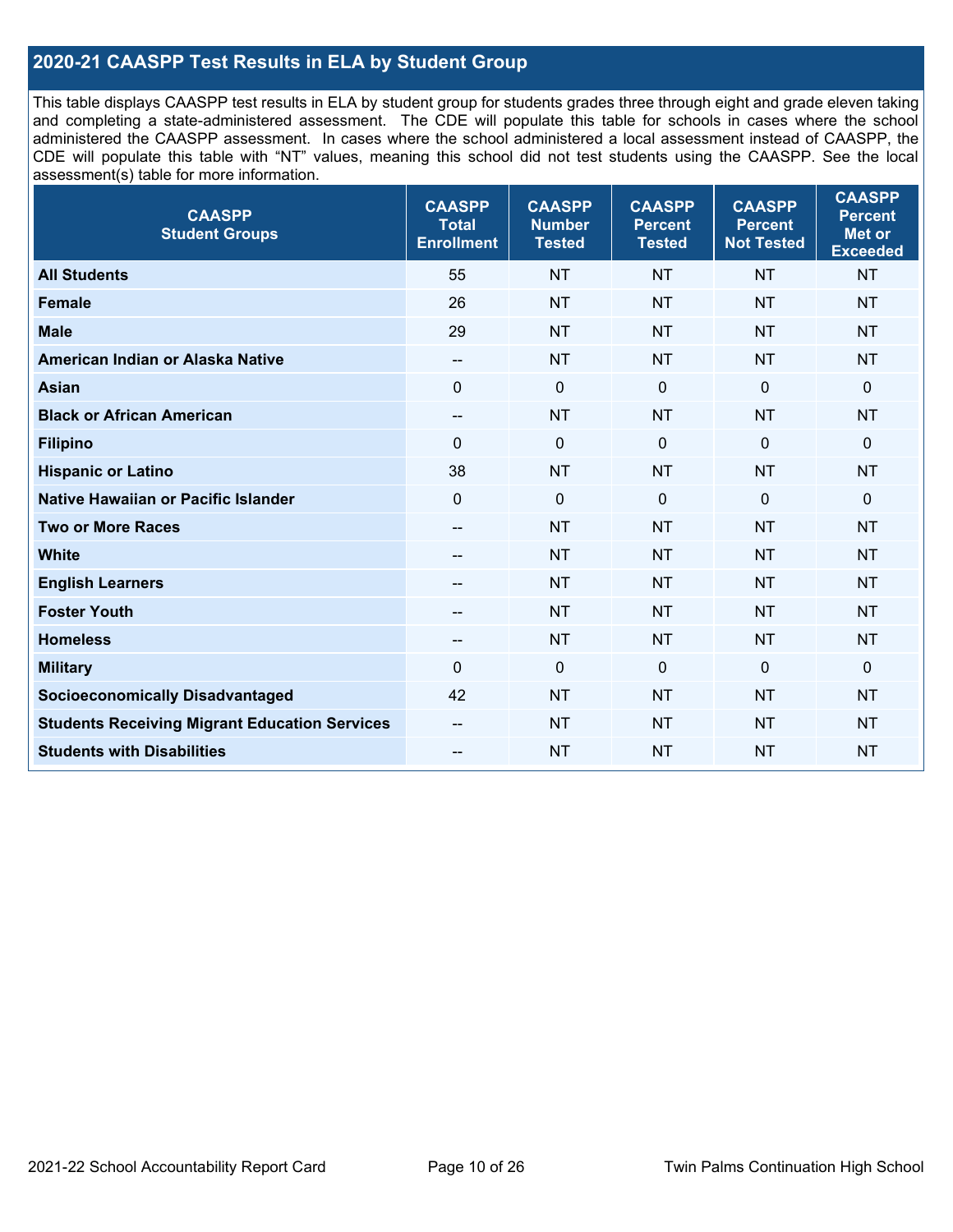### **2020-21 CAASPP Test Results in Math by Student Group**

This table displays CAASPP test results in Math by student group for students grades three through eight and grade eleven taking and completing a state-administered assessment. The CDE will populate this table for schools in cases where the school administered the CAASPP assessment. In cases where the school administered a local assessment instead of CAASPP, the CDE will populate this table with "NT" values, meaning this school did not test students using the CAASPP. See the local assessment(s) table for more information.

| <b>CAASPP</b><br><b>Student Groups</b>               | <b>CAASPP</b><br><b>Total</b><br><b>Enrollment</b> | <b>CAASPP</b><br><b>Number</b><br><b>Tested</b> | <b>CAASPP</b><br><b>Percent</b><br><b>Tested</b> | <b>CAASPP</b><br><b>Percent</b><br><b>Not Tested</b> | <b>CAASPP</b><br><b>Percent</b><br><b>Met or</b><br><b>Exceeded</b> |
|------------------------------------------------------|----------------------------------------------------|-------------------------------------------------|--------------------------------------------------|------------------------------------------------------|---------------------------------------------------------------------|
| <b>All Students</b>                                  | 55                                                 | <b>NT</b>                                       | <b>NT</b>                                        | <b>NT</b>                                            | <b>NT</b>                                                           |
| <b>Female</b>                                        | 26                                                 | <b>NT</b>                                       | <b>NT</b>                                        | <b>NT</b>                                            | <b>NT</b>                                                           |
| <b>Male</b>                                          | 29                                                 | <b>NT</b>                                       | <b>NT</b>                                        | <b>NT</b>                                            | <b>NT</b>                                                           |
| American Indian or Alaska Native                     | $\overline{\phantom{a}}$                           | <b>NT</b>                                       | <b>NT</b>                                        | <b>NT</b>                                            | <b>NT</b>                                                           |
| <b>Asian</b>                                         | $\mathbf 0$                                        | $\mathbf 0$                                     | $\mathbf 0$                                      | $\mathbf 0$                                          | 0                                                                   |
| <b>Black or African American</b>                     | $\overline{\phantom{a}}$                           | <b>NT</b>                                       | <b>NT</b>                                        | <b>NT</b>                                            | <b>NT</b>                                                           |
| <b>Filipino</b>                                      | $\Omega$                                           | $\mathbf 0$                                     | $\mathbf{0}$                                     | $\mathbf 0$                                          | 0                                                                   |
| <b>Hispanic or Latino</b>                            | 38                                                 | <b>NT</b>                                       | <b>NT</b>                                        | <b>NT</b>                                            | <b>NT</b>                                                           |
| Native Hawaiian or Pacific Islander                  | $\mathbf 0$                                        | $\mathbf 0$                                     | $\mathbf 0$                                      | $\mathbf 0$                                          | 0                                                                   |
| <b>Two or More Races</b>                             | $\overline{\phantom{a}}$                           | <b>NT</b>                                       | <b>NT</b>                                        | <b>NT</b>                                            | <b>NT</b>                                                           |
| <b>White</b>                                         | --                                                 | <b>NT</b>                                       | <b>NT</b>                                        | <b>NT</b>                                            | <b>NT</b>                                                           |
| <b>English Learners</b>                              | $\qquad \qquad -$                                  | <b>NT</b>                                       | <b>NT</b>                                        | <b>NT</b>                                            | <b>NT</b>                                                           |
| <b>Foster Youth</b>                                  | $\overline{\phantom{a}}$                           | <b>NT</b>                                       | <b>NT</b>                                        | <b>NT</b>                                            | <b>NT</b>                                                           |
| <b>Homeless</b>                                      | $\overline{\phantom{a}}$                           | <b>NT</b>                                       | <b>NT</b>                                        | <b>NT</b>                                            | <b>NT</b>                                                           |
| <b>Military</b>                                      | $\Omega$                                           | $\pmb{0}$                                       | $\mathbf 0$                                      | $\mathbf 0$                                          | 0                                                                   |
| <b>Socioeconomically Disadvantaged</b>               | 42                                                 | <b>NT</b>                                       | <b>NT</b>                                        | <b>NT</b>                                            | <b>NT</b>                                                           |
| <b>Students Receiving Migrant Education Services</b> | $-$                                                | <b>NT</b>                                       | <b>NT</b>                                        | <b>NT</b>                                            | NT                                                                  |
| <b>Students with Disabilities</b>                    | --                                                 | <b>NT</b>                                       | <b>NT</b>                                        | <b>NT</b>                                            | <b>NT</b>                                                           |

### **2020-21 Local Assessment Test Results in ELA by Student Group**

This table displays Local Assessment test results in ELA by student group for students grades three through eight and grade eleven. LEAs/schools will populate this table for schools in cases where the school administered a local assessment. In cases where the school administered the CAASPP assessment, LEAs/schools will populate this table with "N/A" values in all cells, meaning this table is Not Applicable for this school.

| <b>All Students</b>              | 38 | 38  | 100.00 | 0.00  | 13.16 |
|----------------------------------|----|-----|--------|-------|-------|
| <b>Female</b>                    | 20 | N/A | N/A    | N/A   | N/A   |
| <b>Male</b>                      | 28 | N/A | N/A    | N/A   | N/A   |
| American Indian or Alaska Native | 1  | N/A | N/A    | N/A   | N/A   |
| <b>Asian</b>                     | 0  | N/A | N/A    | N/A   | N/A   |
| <b>Black or African American</b> | 4  | N/A | N/A    | N/A   | N/A   |
| <b>Filipino</b>                  | 0  | N/A | N/A    | N/A   | N/A   |
| <b>Hispanic or Latino</b>        | 36 | 14  | 38.89  | 61.11 | 14.29 |

2021-22 School Accountability Report Card Page 11 of 26 Twin Palms Continuation High School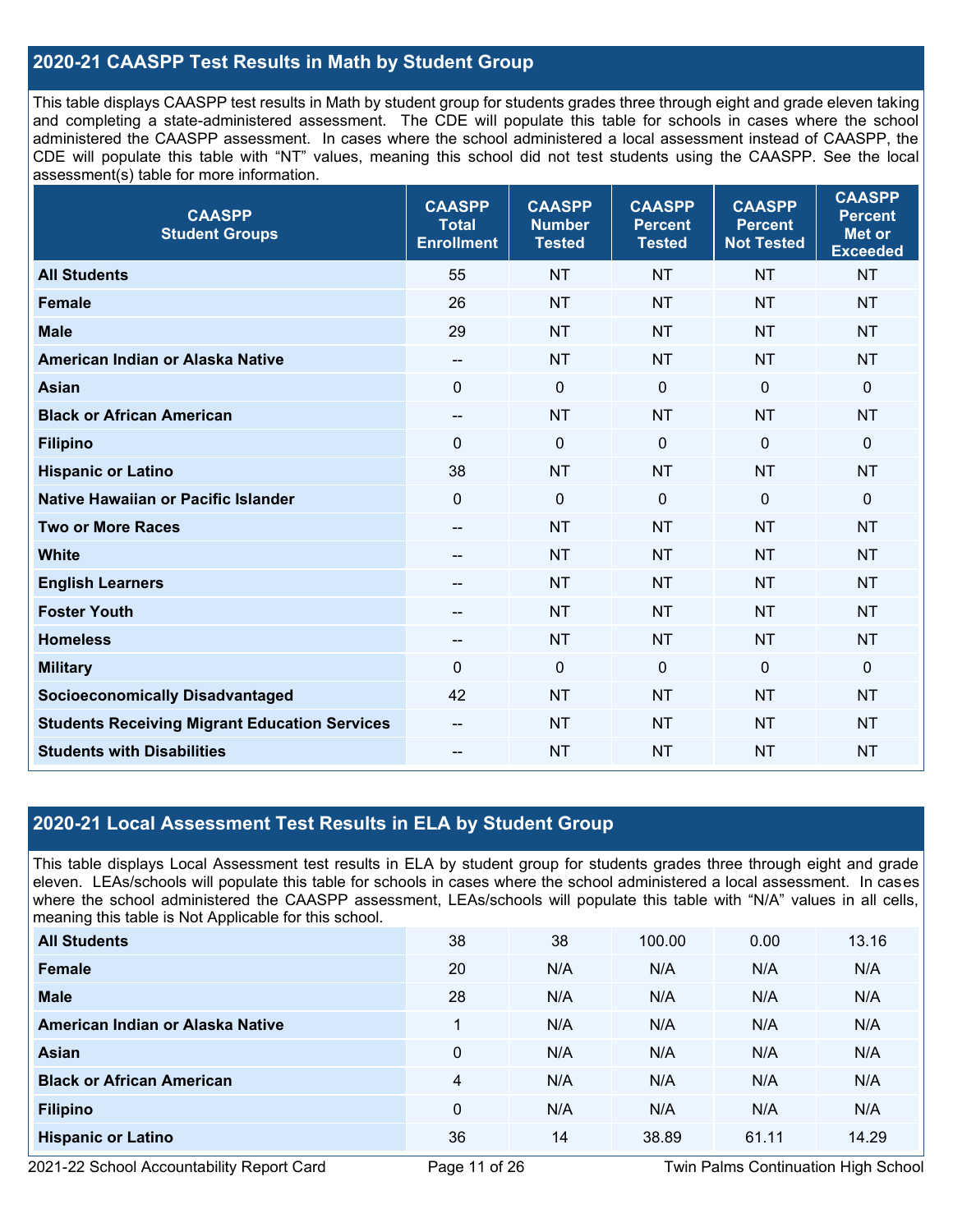| Native Hawaiian or Pacific Islander                                                        | 0            | N/A | N/A   | N/A   | N/A   |
|--------------------------------------------------------------------------------------------|--------------|-----|-------|-------|-------|
| <b>Two or More Races</b>                                                                   | 1            | N/A | N/A   | N/A   | N/A   |
| <b>White</b>                                                                               | 9            | N/A | N/A   | N/A   | N/A   |
| <b>English Learners</b>                                                                    | 3            | N/A | N/A   | N/A   | N/A   |
| <b>Foster Youth</b>                                                                        | 0            | N/A | N/A   | N/A   | N/A   |
| <b>Homeless</b>                                                                            | 2            | N/A | N/A   | N/A   | N/A   |
| <b>Military</b>                                                                            | $\mathbf{0}$ | N/A | N/A   | N/A   | N/A   |
| <b>Socioeconomically Disadvantaged</b>                                                     | 36           | 25  | 69.44 | 30.56 | 04.00 |
| <b>Students Receiving Migrant Education Services</b>                                       | 3            | N/A | N/A   | N/A   | N/A   |
| <b>Students with Disabilities</b>                                                          | 5            | N/A | N/A   | N/A   | N/A   |
| *At or above the grade-level standard in the context of the local assessment administered. |              |     |       |       |       |

# **2020-21 Local Assessment Test Results in Math by Student Group**

This table displays Local Assessment test results in Math by student group for students grades three through eight and grade eleven. LEAs/schools will populate this table for schools in cases where the school administered a local assessment. In cases where the school administered the CAASPP assessment, LEAs/schools will populate this table with "N/A" values in all cells, meaning this table is Not Applicable for this school.

| <b>All Students</b>                                                                        | 38             | 34  | 89.47 | 10.53 | 02.94 |
|--------------------------------------------------------------------------------------------|----------------|-----|-------|-------|-------|
| <b>Female</b>                                                                              | 20             | N/A | N/A   | N/A   | N/A   |
| <b>Male</b>                                                                                | 28             | N/A | N/A   | N/A   | N/A   |
| American Indian or Alaska Native                                                           | 1              | N/A | N/A   | N/A   | N/A   |
| <b>Asian</b>                                                                               | 0              | N/A | N/A   | N/A   | N/A   |
| <b>Black or African American</b>                                                           | 4              | N/A | N/A   | N/A   | N/A   |
| <b>Filipino</b>                                                                            | $\Omega$       | N/A | N/A   | N/A   | N/A   |
| <b>Hispanic or Latino</b>                                                                  | 36             | 12  | 33.33 | 66.67 | 00.00 |
| Native Hawaiian or Pacific Islander                                                        | $\Omega$       | N/A | N/A   | N/A   | N/A   |
| <b>Two or More Races</b>                                                                   | 1              | N/A | N/A   | N/A   | N/A   |
| <b>White</b>                                                                               | 9              | N/A | N/A   | N/A   | N/A   |
| <b>English Learners</b>                                                                    | 5              | N/A | N/A   | N/A   | N/A   |
| <b>Foster Youth</b>                                                                        | $\Omega$       | N/A | N/A   | N/A   | N/A   |
| <b>Homeless</b>                                                                            | $\overline{2}$ | N/A | N/A   | N/A   | N/A   |
| <b>Military</b>                                                                            | $\Omega$       | N/A | N/A   | N/A   | N/A   |
| <b>Socioeconomically Disadvantaged</b>                                                     | 36             | 21  | 58.33 | 41.67 | 00.00 |
| <b>Students Receiving Migrant Education Services</b>                                       | 3              | N/A | N/A   | N/A   | N/A   |
| <b>Students with Disabilities</b>                                                          | 5              | N/A | N/A   | N/A   | N/A   |
| *At or above the grade-level standard in the context of the local assessment administered. |                |     |       |       |       |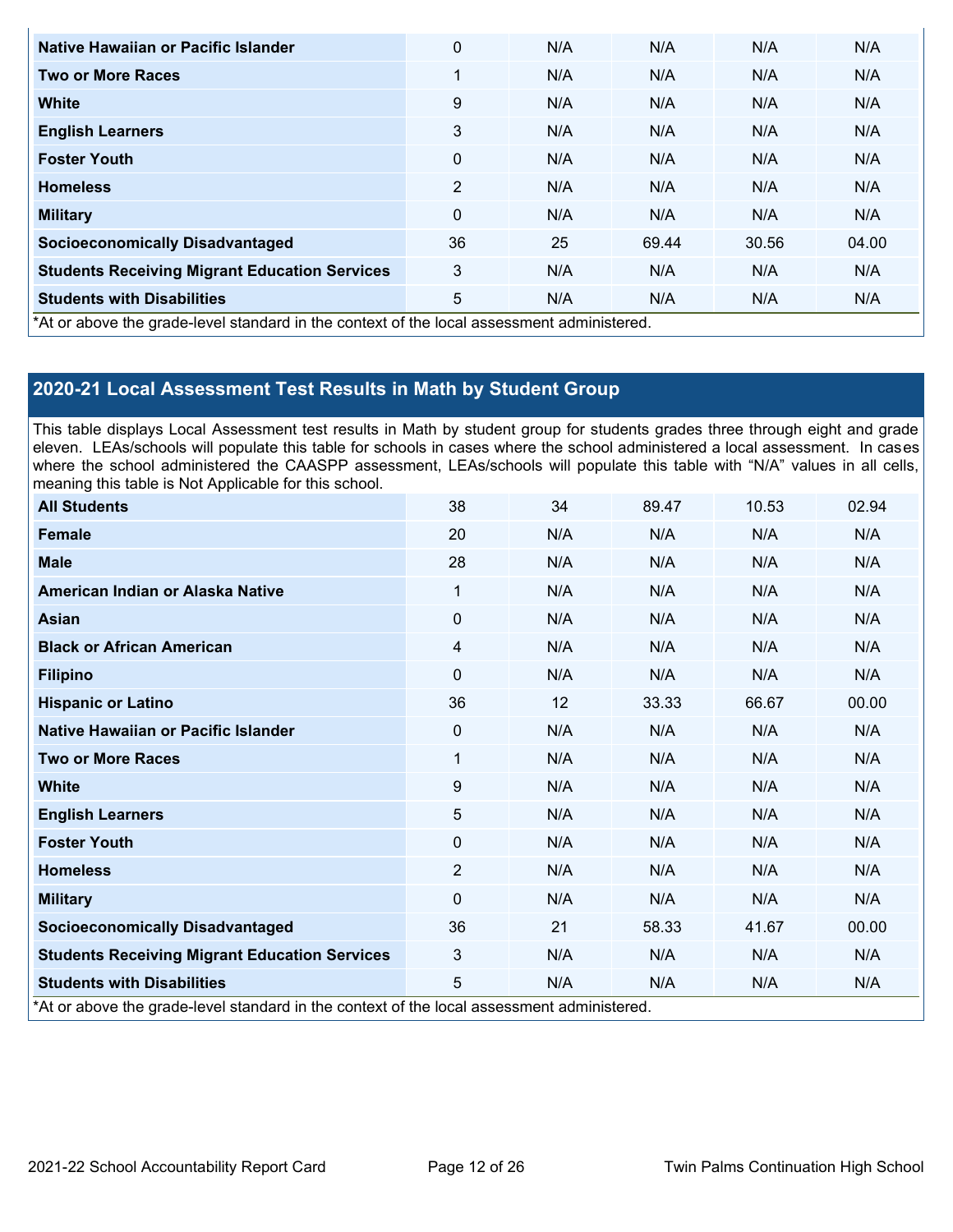### **CAASPP Test Results in Science for All Students**

This table displays the percentage of all students grades five, eight, and High School meeting or exceeding the State Standard.

The 2019-2020 data cells with N/A values indicate that the 2019-2020 data are not available due to the COVID-19 pandemic and resulting summative testing suspension. The Executive Order N-30-20 was issued which waived the assessment, accountability, and reporting requirements for the 2019-2020 school year.

For any 2020-2021 data cells with N/T values indicate that this school did not test students using the CAASPP Science.

| <b>Subject</b>                                  | <b>School</b> | <b>School</b> | <b>District</b> | District. | <b>State</b> | <b>State</b> |
|-------------------------------------------------|---------------|---------------|-----------------|-----------|--------------|--------------|
|                                                 | 2019-20       | 2020-21       | 2019-20         | 2020-21   | 2019-20      | 2020-21      |
| <b>Science</b><br>(grades 5, 8 and high school) | N/A           | NT            | N/A             | NT        | N/A          | 28.72        |

### **2020-21 CAASPP Test Results in Science by Student Group**

This table displays CAASPP test results in Science by student group for students grades five, eight, and High School. For any data cells with N/T values indicate that this school did not test students using the CAASPP Science.

| <b>Student Group</b>                                 | <b>Total</b><br><b>Enrollment</b> | <b>Number</b><br><b>Tested</b> | <b>Percent</b><br><b>Tested</b> | <b>Percent</b><br><b>Not Tested</b> | <b>Percent</b><br><b>Met or</b><br><b>Exceeded</b> |
|------------------------------------------------------|-----------------------------------|--------------------------------|---------------------------------|-------------------------------------|----------------------------------------------------|
| <b>All Students</b>                                  | 48                                | <b>NT</b>                      | <b>NT</b>                       | <b>NT</b>                           | <b>NT</b>                                          |
| <b>Female</b>                                        | 14                                | <b>NT</b>                      | <b>NT</b>                       | <b>NT</b>                           | <b>NT</b>                                          |
| <b>Male</b>                                          | 34                                | <b>NT</b>                      | <b>NT</b>                       | <b>NT</b>                           | <b>NT</b>                                          |
| American Indian or Alaska Native                     | $\Omega$                          | 0                              | $\mathbf 0$                     | $\mathbf 0$                         | $\mathbf{0}$                                       |
| <b>Asian</b>                                         | 0                                 | $\pmb{0}$                      | $\mathbf 0$                     | $\mathbf 0$                         | $\mathbf 0$                                        |
| <b>Black or African American</b>                     | --                                | <b>NT</b>                      | <b>NT</b>                       | <b>NT</b>                           | <b>NT</b>                                          |
| <b>Filipino</b>                                      | $\Omega$                          | 0                              | $\mathbf{0}$                    | $\mathbf{0}$                        | $\mathbf{0}$                                       |
| <b>Hispanic or Latino</b>                            | 38                                | <b>NT</b>                      | <b>NT</b>                       | <b>NT</b>                           | <b>NT</b>                                          |
| Native Hawaiian or Pacific Islander                  | $\overline{0}$                    | $\mathbf 0$                    | $\mathbf 0$                     | $\overline{0}$                      | $\mathbf 0$                                        |
| <b>Two or More Races</b>                             | --                                | <b>NT</b>                      | <b>NT</b>                       | <b>NT</b>                           | <b>NT</b>                                          |
| <b>White</b>                                         | --                                | <b>NT</b>                      | <b>NT</b>                       | <b>NT</b>                           | <b>NT</b>                                          |
| <b>English Learners</b>                              | --                                | <b>NT</b>                      | <b>NT</b>                       | <b>NT</b>                           | <b>NT</b>                                          |
| <b>Foster Youth</b>                                  | --                                | <b>NT</b>                      | <b>NT</b>                       | <b>NT</b>                           | <b>NT</b>                                          |
| <b>Homeless</b>                                      | 0                                 | $\mathbf 0$                    | $\mathbf 0$                     | $\Omega$                            | $\mathbf 0$                                        |
| <b>Military</b>                                      | $\Omega$                          | 0                              | $\mathbf{0}$                    | $\Omega$                            | $\mathbf{0}$                                       |
| <b>Socioeconomically Disadvantaged</b>               | 40                                | <b>NT</b>                      | <b>NT</b>                       | <b>NT</b>                           | <b>NT</b>                                          |
| <b>Students Receiving Migrant Education Services</b> | 0                                 | $\Omega$                       | $\Omega$                        | $\Omega$                            | $\mathbf{0}$                                       |
| <b>Students with Disabilities</b>                    | --                                | <b>NT</b>                      | <b>NT</b>                       | <b>NT</b>                           | <b>NT</b>                                          |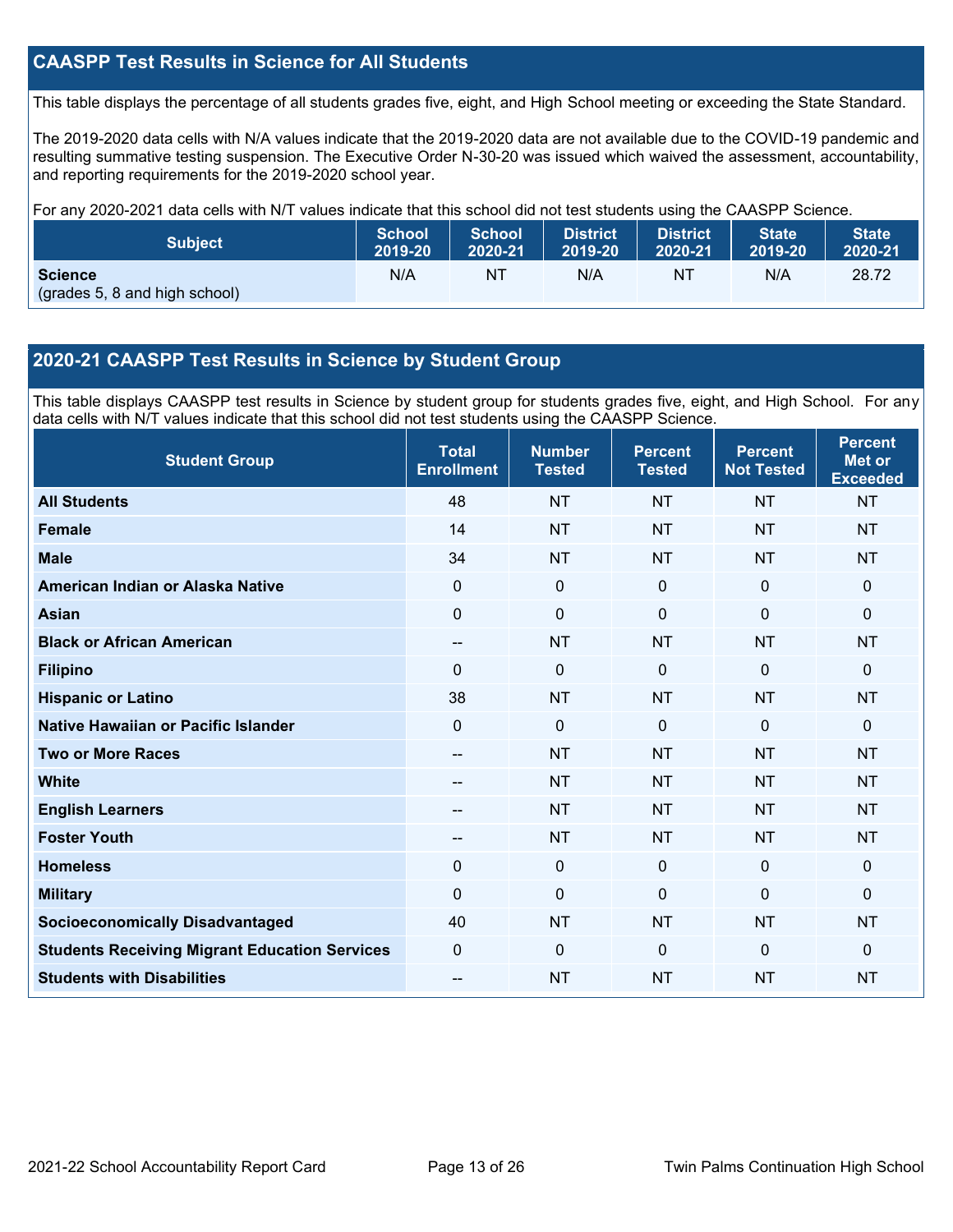### **2020-21 Career Technical Education Programs**

According to the state dashboard 2019, which are last documented school performance overview,1.4 % of TPHS students were designated as College and Career ready and we had 8.5% approaching prepared. These numbers are due to students taking courses at Palo Verde College and Military Science Classes (JROTC) through our traditional high school. Due to the pandemic of 2020-2021 school year we were unable to provide the Palo Verde College and Military Science Classes (JROTC) for our students. For the 2021-2022 school year JROTC classes will not longer be offered due the collapsing of the program. Our site will create an academic goal for all students. Students will be exposed to the correlation between lexile level and how it pertains to careers. They will understand the importance of lexile and what level lexile they need to succeed in various careers.

### **2020-21 Career Technical Education (CTE) Participation**

| <b>Measure</b>                                                                                                                    | <b>CTE Program Participation</b> |
|-----------------------------------------------------------------------------------------------------------------------------------|----------------------------------|
| Number of Pupils Participating in CTE                                                                                             |                                  |
| Percent of Pupils that Complete a CTE Program and Earn a High School Diploma                                                      |                                  |
| Percent of CTE Courses that are Sequenced or Articulated Between the School and<br><b>Institutions of Postsecondary Education</b> |                                  |

### **Course Enrollment/Completion**

This table displays the course enrollment/completion of University of California (UC) and/or California State University (CSU) admission requirements.

| <b>UC/CSU Course Measure</b>                                                | <b>Percent</b> |
|-----------------------------------------------------------------------------|----------------|
| 2020-2021 Pupils Enrolled in Courses Required for UC/CSU Admission          | 92.31          |
| 2019-2020 Graduates Who Completed All Courses Required for UC/CSU Admission | $\mathbf{U}$   |

# **B. Pupil Outcomes State Priority: Other Pupil Outcomes**

The SARC provides the following information relevant to the State priority: Other Pupil Outcomes (Priority 8): Pupil outcomes in the subject area of physical education.

### **2020-21 California Physical Fitness Test Results**

Due to the COVID-19 crisis, the Physical Fitness Test was suspended during the 2020-2021 school year and therefore no data are reported and each cell in this table is populated with "N/A."

| <b>Grade Level</b> | Four of Six Fitness Standards   Five of Six Fitness Standards |     | Percentage of Students Meeting Percentage of Students Meeting Percentage of Students Meeting<br><b>Six of Six Fitness Standards</b> |
|--------------------|---------------------------------------------------------------|-----|-------------------------------------------------------------------------------------------------------------------------------------|
| Grade 5            | N/A                                                           | N/A | N/A                                                                                                                                 |
| Grade 7            | N/A                                                           | N/A | N/A                                                                                                                                 |
| Grade 9            | N/A                                                           | N/A | N/A                                                                                                                                 |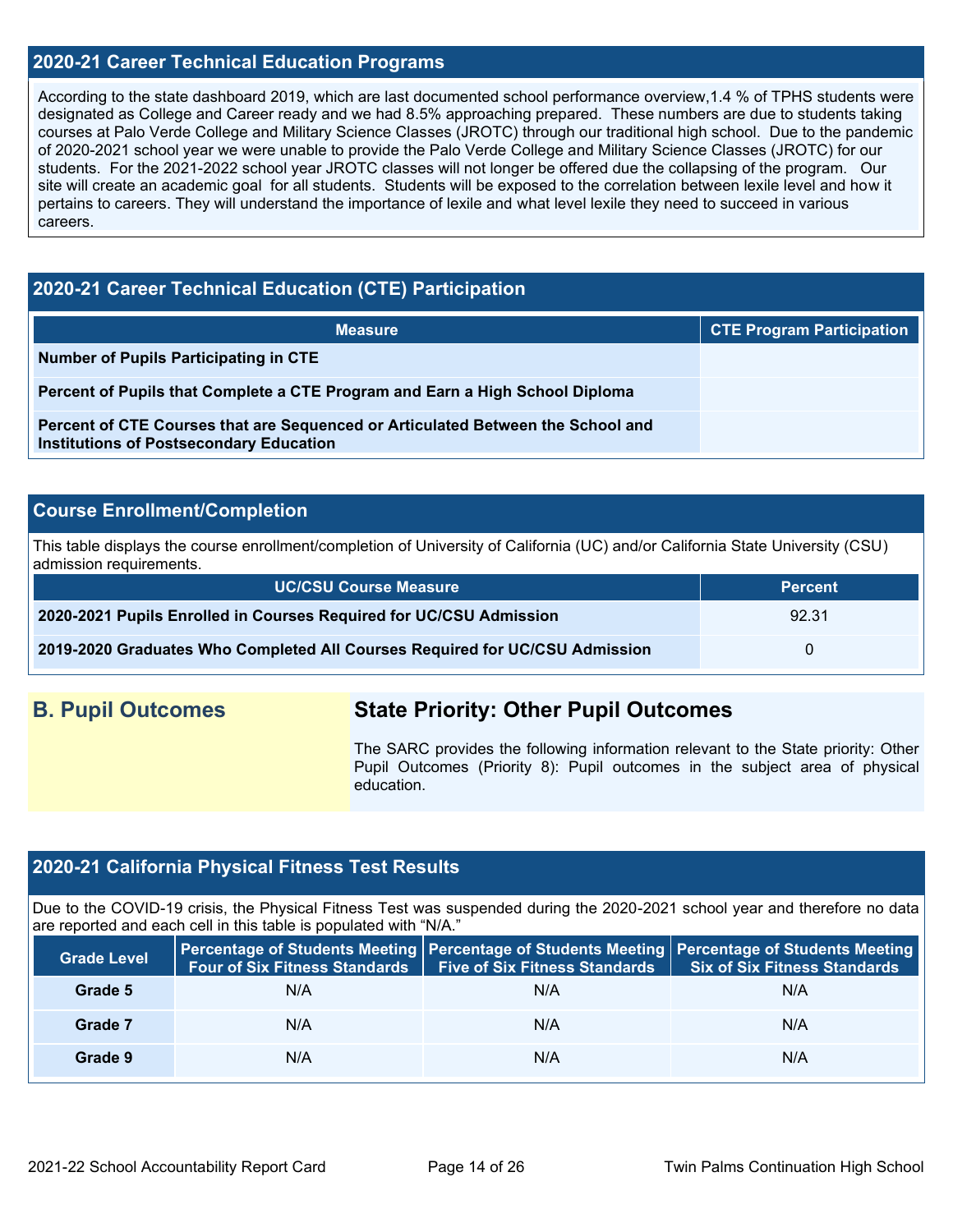# **C. Engagement State Priority: Parental Involvement**

The SARC provides the following information relevant to the State priority: Parental Involvement (Priority 3): Efforts the school district makes to seek parent input in making decisions regarding the school district and at each school site.

### **2021-22 Opportunities for Parental Involvement**

The school district benefits from extensive support from parents and community members. Twin Palms High School is proud of its many opportunities for parents to volunteer their time. These opportunities include classroom and project volunteers, speakers for classes and panels, field trip chaperones, fundraising, Parent Teacher Organization, and School Site Council membership. Area businesses contribute incentive rewards for academic excellence and good citizenship. Parent education classes are also offered through our local college and publicized at our site to help guide parents in their effort to improve their child's education and social development. Parents are also encouraged to join our Parent Teacher Organization. This group fundraises to provide extra items for the school. It also works to provide activities for student involvement, like grad night, college trips, PBIS incentives, and sporting events. The partnerships developed between the school and community volunteers and organizations enhance the experience of all the students at Twin Palms Continuation School.

Parents and students are able to keep updated and informed by viewing our school website at www.tp.pvusd.us, Scorpion Scoop Newsletter<https://pvusd.jotform.com/assign/210064696741053/210066551915048,> Social Media, and Aeries Communication which is used to communicate to parents about upcoming events at our site. Student handbooks and brochures are mailed out twice a year and posted to our newsletter to inform parents of all the different ways they can get involved and how to participate in their child's education. On the site, one can access school information such as the student handbook, graduation requirements, the school safety plan, etc. We have a back to school night which provides the parents an opportunity to meet teachers, tour our campus, and learn about our programs. Twin Palms also uses the Aeries portal, which allows parents to view grades, attendance, and behavior online. For an application to the Aeries portal, please call the school. For more information on how to become involved, contact Principal Judith Browder at (760) 922-4884 or jbrowder@pvusd.us.

# **C. Engagement State Priority: Pupil Engagement**

The SARC provides the following information relevant to the State priority: Pupil Engagement (Priority 5):

- High school dropout rates;
- High school graduation rates; and
- Chronic Absenteeism

### **Dropout Rate and Graduation Rate (Four-Year Cohort Rate)**

| <b>Indicator</b>       | <b>School</b><br>2018-19 | <b>School</b><br>2019-20 | School District<br>2020-21 | $ 2018-19 $ | <b>District</b><br>2019-20 | District<br>2020-21 | <b>State</b><br>$'$ 2018-19 | <b>State</b><br>$2019 - 20$ | <b>State</b><br>2020-21 |
|------------------------|--------------------------|--------------------------|----------------------------|-------------|----------------------------|---------------------|-----------------------------|-----------------------------|-------------------------|
| <b>Dropout Rate</b>    | 3.6                      | 11.3                     | 9.5                        | 8.9         | 14.9                       | 15.5                | 9.0                         | 8.9                         | 9.4                     |
| <b>Graduation Rate</b> | 88.0                     | 71.3                     | 65.1                       | 87.8        | 76.9                       | 79.3                | 84.5                        | 84.2                        | 83.6                    |

## **2020-21 Graduation Rate by Student Group (Four-Year Cohort Rate)**

This table displays the 2020-21 graduation rate by student group. For information on the Four-Year Adjusted Cohort Graduation Rate (ACGR), visit the CDE Adjusted Cohort Graduation Rate web page at [www.cde.ca.gov/ds/ad/acgrinfo.asp.](http://www.cde.ca.gov/ds/ad/acgrinfo.asp)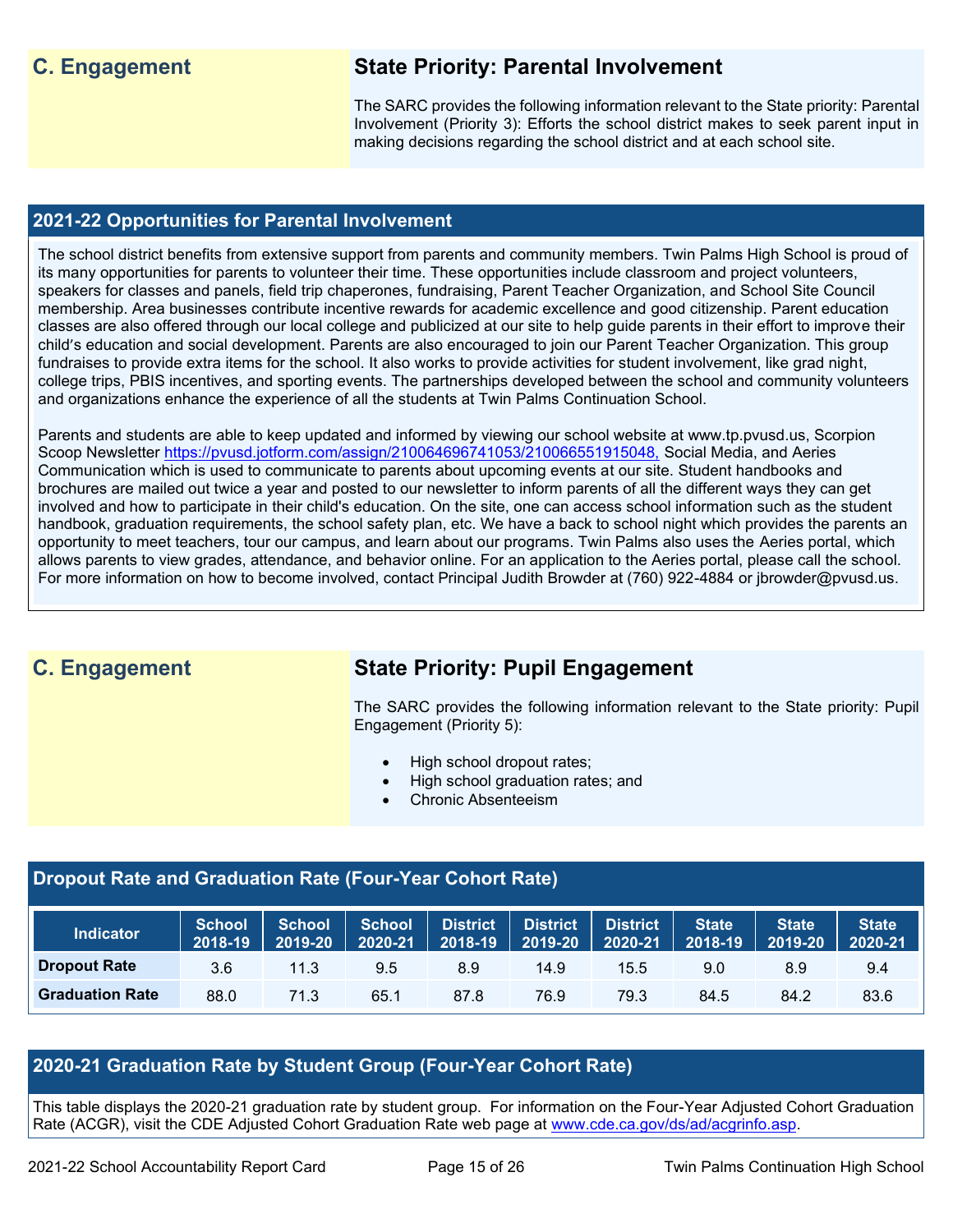| <b>Student Group</b>                                 | <b>Number of</b><br><b>Students in Cohort</b> | <b>Number of</b><br><b>Cohort Graduates</b> | <b>Cohort</b><br><b>Graduation Rate</b> |
|------------------------------------------------------|-----------------------------------------------|---------------------------------------------|-----------------------------------------|
| <b>All Students</b>                                  | 63                                            | 41                                          | 65.1                                    |
| <b>Female</b>                                        | 22                                            | 16                                          | 72.7                                    |
| <b>Male</b>                                          | 41                                            | 25                                          | 61.0                                    |
| American Indian or Alaska Native                     | $\mathbf 0$                                   | $\mathbf{0}$                                | 0.00                                    |
| <b>Asian</b>                                         | $\mathbf{0}$                                  | $\Omega$                                    | 0.00                                    |
| <b>Black or African American</b>                     | --                                            | --                                          | $-$                                     |
| <b>Filipino</b>                                      | 0                                             | $\mathbf{0}$                                | 0.00                                    |
| <b>Hispanic or Latino</b>                            | 44                                            | 29                                          | 65.9                                    |
| Native Hawaiian or Pacific Islander                  | $\mathbf 0$                                   | 0                                           | 0.00                                    |
| <b>Two or More Races</b>                             | --                                            | --                                          | --                                      |
| <b>White</b>                                         | 11                                            | 8                                           | 72.7                                    |
| <b>English Learners</b>                              | --                                            | --                                          | --                                      |
| <b>Foster Youth</b>                                  |                                               | --                                          | $\overline{\phantom{a}}$                |
| <b>Homeless</b>                                      | 0.0                                           | 0.0                                         | 0.0                                     |
| <b>Socioeconomically Disadvantaged</b>               | 58                                            | 36                                          | 62.1                                    |
| <b>Students Receiving Migrant Education Services</b> | --                                            | $- -$                                       | --                                      |
| <b>Students with Disabilities</b>                    | --                                            |                                             | --                                      |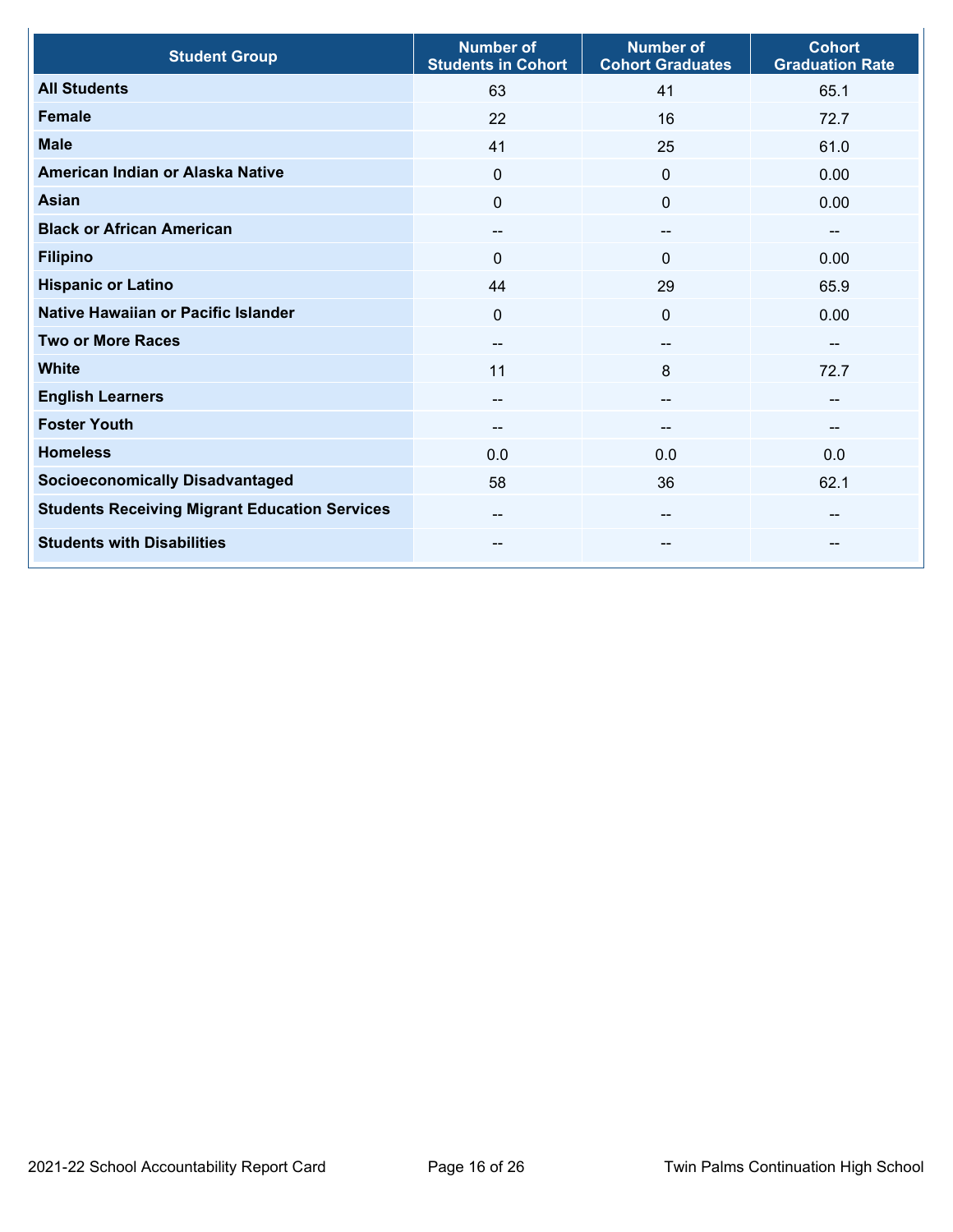# **2020-21 Chronic Absenteeism by Student Group**

| <b>Student Group</b>                                 | <b>Cumulative</b><br><b>Enrollment</b> | <b>Chronic</b><br><b>Absenteeism</b><br><b>Eligible Enrollment</b> | <b>Chronic</b><br><b>Absenteeism</b><br><b>Count</b> | <b>Chronic</b><br><b>Absenteeism</b><br><b>Rate</b> |
|------------------------------------------------------|----------------------------------------|--------------------------------------------------------------------|------------------------------------------------------|-----------------------------------------------------|
| <b>All Students</b>                                  | 138                                    | 134                                                                | 118                                                  | 88.1                                                |
| <b>Female</b>                                        | 56                                     | 53                                                                 | 48                                                   | 90.6                                                |
| <b>Male</b>                                          | 82                                     | 81                                                                 | 70                                                   | 86.4                                                |
| American Indian or Alaska Native                     | $\overline{2}$                         | $\overline{2}$                                                     | 2                                                    | 100.0                                               |
| <b>Asian</b>                                         | $\mathbf{0}$                           | $\overline{0}$                                                     | $\mathbf{0}$                                         | 0.0                                                 |
| <b>Black or African American</b>                     | 15                                     | 12                                                                 | 10                                                   | 83.3                                                |
| <b>Filipino</b>                                      | $\mathbf{0}$                           | $\mathbf{0}$                                                       | $\mathbf{0}$                                         | 0.0                                                 |
| <b>Hispanic or Latino</b>                            | 95                                     | 94                                                                 | 82                                                   | 87.2                                                |
| Native Hawaiian or Pacific Islander                  | $\mathbf 0$                            | $\overline{0}$                                                     | $\mathbf 0$                                          | 0.0                                                 |
| <b>Two or More Races</b>                             | $\overline{2}$                         | $\overline{2}$                                                     | 2                                                    | 100.0                                               |
| <b>White</b>                                         | 20                                     | 20                                                                 | 18                                                   | 90.0                                                |
| <b>English Learners</b>                              | 12                                     | 12                                                                 | 11                                                   | 91.7                                                |
| <b>Foster Youth</b>                                  | $\overline{4}$                         | 3                                                                  | 3                                                    | 100.0                                               |
| <b>Homeless</b>                                      | 1                                      | $\mathbf{1}$                                                       | $\mathbf{1}$                                         | 100.0                                               |
| <b>Socioeconomically Disadvantaged</b>               | 111                                    | 107                                                                | 95                                                   | 88.8                                                |
| <b>Students Receiving Migrant Education Services</b> | 5                                      | 5                                                                  | 5                                                    | 100.0                                               |
| <b>Students with Disabilities</b>                    | 15                                     | 14                                                                 | 13                                                   | 92.9                                                |

# **C. Engagement State Priority: School Climate**

The SARC provides the following information relevant to the State priority: School Climate (Priority 6):

- Pupil suspension rates;
- Pupil expulsion rates; and
- Other local measures on the sense of safety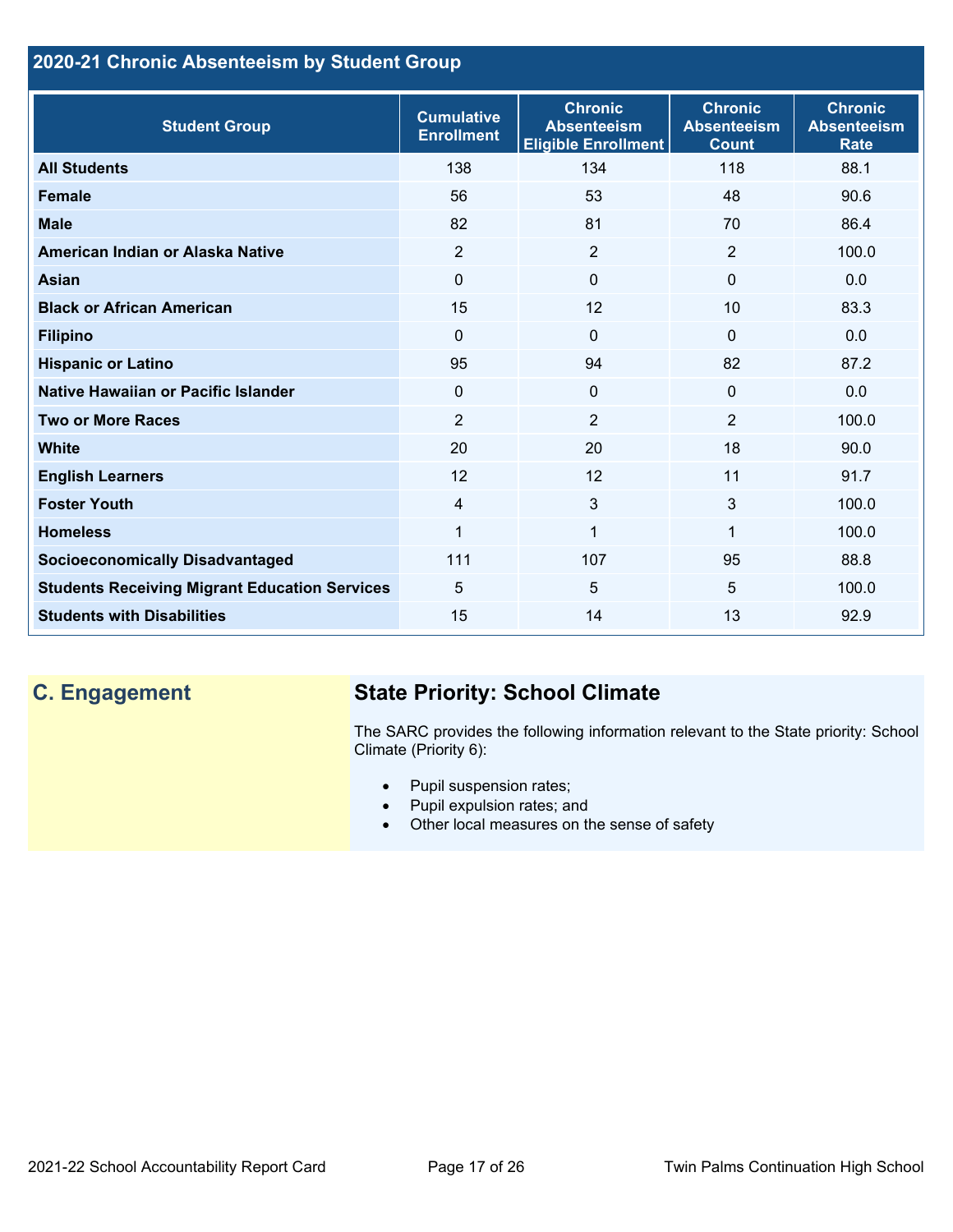### **Suspensions and Expulsions**

This table displays suspensions and expulsions data collected between July through June, each full school year respectively. Data collected during the 2020-21 school year may not be comparable to earlier years of this collection due to differences in learning mode instruction in response to the COVID-19 pandemic.

| <b>Subject</b>     | <b>School</b><br>2018-19 | <b>School</b><br>2020-21 | <b>District</b><br>2018-19 | <b>District</b><br>2020-21 | <b>State</b><br>2018-19 | <b>State</b><br>2020-21 |
|--------------------|--------------------------|--------------------------|----------------------------|----------------------------|-------------------------|-------------------------|
| <b>Suspensions</b> | 11.84                    | 2.17                     | 5.74                       | 0.11                       | 3.47                    | 0.20                    |
| <b>Expulsions</b>  | 1.97                     | 0.00                     | 0.37                       | 0.00                       | 0.08                    | 0.00                    |

This table displays suspensions and expulsions data collected between July through February, partial school year due to the COVID-19 pandemic. The 2019-2020 suspensions and expulsions rate data are not comparable to other year data because the 2019-2020 school year is a partial school year due to the COVID-19 crisis. As such, it would be inappropriate to make any comparisons in rates of suspensions and expulsions in the 2019-2020 school year compared to other school years.

| <b>Subject</b>     | <b>School</b><br>2019-20 | <b>District</b><br>2019-20 | <b>State</b><br>2019-20 |
|--------------------|--------------------------|----------------------------|-------------------------|
| <b>Suspensions</b> | 16.54                    | 3.07                       | 2.45                    |
| <b>Expulsions</b>  | 0.00                     | 0.08                       | 0.05                    |

### **2020-21 Suspensions and Expulsions by Student Group**

| <b>Student Group</b>                                 | <b>Suspensions Rate</b> | <b>Expulsions Rate</b> |
|------------------------------------------------------|-------------------------|------------------------|
| <b>All Students</b>                                  | 2.17                    | 0.00                   |
| <b>Female</b>                                        | 1.79                    | 0.00                   |
| <b>Male</b>                                          | 2.44                    | 0.00                   |
| American Indian or Alaska Native                     | 0.00                    | 0.00                   |
| Asian                                                | 0.00                    | 0.00                   |
| <b>Black or African American</b>                     | 6.67                    | 0.00                   |
| <b>Filipino</b>                                      | 0.00                    | 0.00                   |
| <b>Hispanic or Latino</b>                            | 2.11                    | 0.00                   |
| Native Hawaiian or Pacific Islander                  | 0.00                    | 0.00                   |
| <b>Two or More Races</b>                             | 0.00                    | 0.00                   |
| <b>White</b>                                         | 0.00                    | 0.00                   |
| <b>English Learners</b>                              | 0.00                    | 0.00                   |
| <b>Foster Youth</b>                                  | 0.00                    | 0.00                   |
| <b>Homeless</b>                                      | 0.00                    | 0.00                   |
| <b>Socioeconomically Disadvantaged</b>               | 2.70                    | 0.00                   |
| <b>Students Receiving Migrant Education Services</b> | 0.00                    | 0.00                   |
| <b>Students with Disabilities</b>                    | 6.67                    | 0.00                   |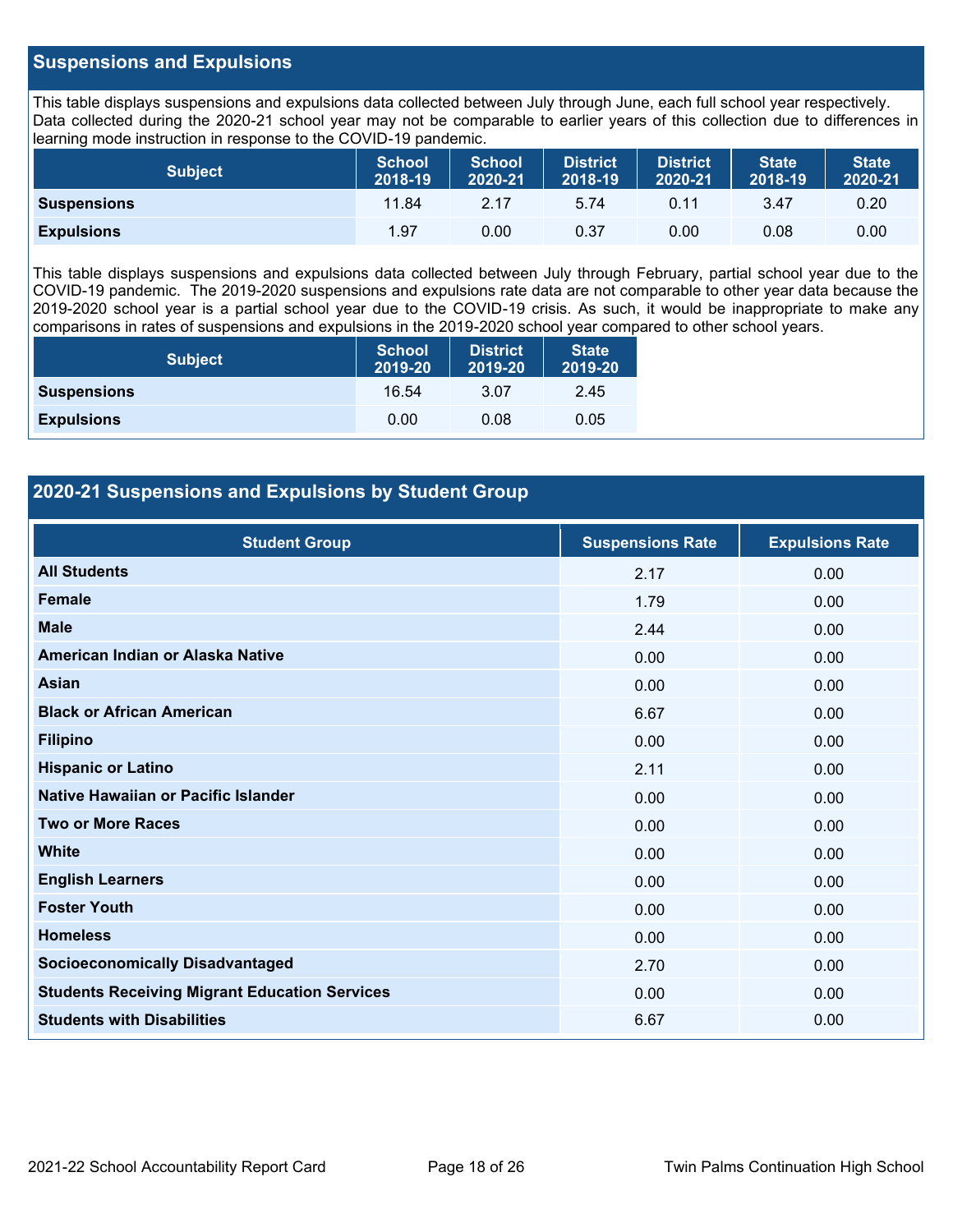### **2021-22 School Safety Plan**

The school site safety plan was initially developed for Twin Palms Continuation School in collaboration with local law enforcement, fire protection agencies, and district administration to fulfill Senate Bill 187 requirements. Components of this plan include child abuse reporting procedures, teacher notification of dangerous pupil procedures, disaster response procedures, safe arrival and departure practices to and from school, sexual harassment policies, dress code, and other items related to the safety of staff and students.

In February 2022, the School Site Council (SSC) will discuss the school safety plan and made changes to reflect personnel and updates in best practice. Additionally, the principal met with school staff during a staff meeting in September 2021 to communicate emergency response assignments and the specific role that each entails.

Further, a school-wide staff meeting occurred, which covered the updated safety plan and emergency procedures. An updated copy of the school safety plan is available to the public at either the Palo Verde Unified School District office or the TPCS office. The school safety plan will be reviewed and approved by our SSC in February 2022 and the governing board in February 2022

### **2018-19 Secondary Average Class Size and Class Size Distribution**

This table displays the 2018-19 average class size and class size distribution. The columns titled "Number of Classes" indicates how many classes fall into each size category (a range of total students per classroom). At the secondary school level, this information is reported by subject area rather than grade level.

| <b>Subject</b>               | <b>Average</b><br><b>Class</b><br><b>Size</b> | Number of Classes with   Number of Classes with<br><b>1-22 Students</b> | 23-32 Students | Number of Classes with<br>33+ Students |
|------------------------------|-----------------------------------------------|-------------------------------------------------------------------------|----------------|----------------------------------------|
| <b>English Language Arts</b> | 5                                             | 22                                                                      |                |                                        |
| <b>Mathematics</b>           | 9                                             | 8                                                                       |                |                                        |
| <b>Science</b>               | 4                                             | 9                                                                       |                |                                        |
| <b>Social Science</b>        | 9                                             | 8                                                                       | 3              |                                        |

### **2019-20 Secondary Average Class Size and Class Size Distribution**

This table displays the 2019-20 average class size and class size distribution. The columns titled "Number of Classes" indicates how many classes fall into each size category (a range of total students per classroom). At the secondary school level, this information is reported by subject area rather than grade level.

| <b>Subject</b>               | <b>Average</b><br><b>Class</b><br><b>Size</b> | <b>1-22 Students</b> | Number of Classes with   Number of Classes with<br>23-32 Students | Number of Classes with<br>33+ Students |
|------------------------------|-----------------------------------------------|----------------------|-------------------------------------------------------------------|----------------------------------------|
| <b>English Language Arts</b> |                                               | 13                   |                                                                   |                                        |
| <b>Mathematics</b>           |                                               |                      |                                                                   |                                        |
| <b>Science</b>               | 9                                             | 13                   |                                                                   |                                        |
| <b>Social Science</b>        | 15                                            | 4                    |                                                                   |                                        |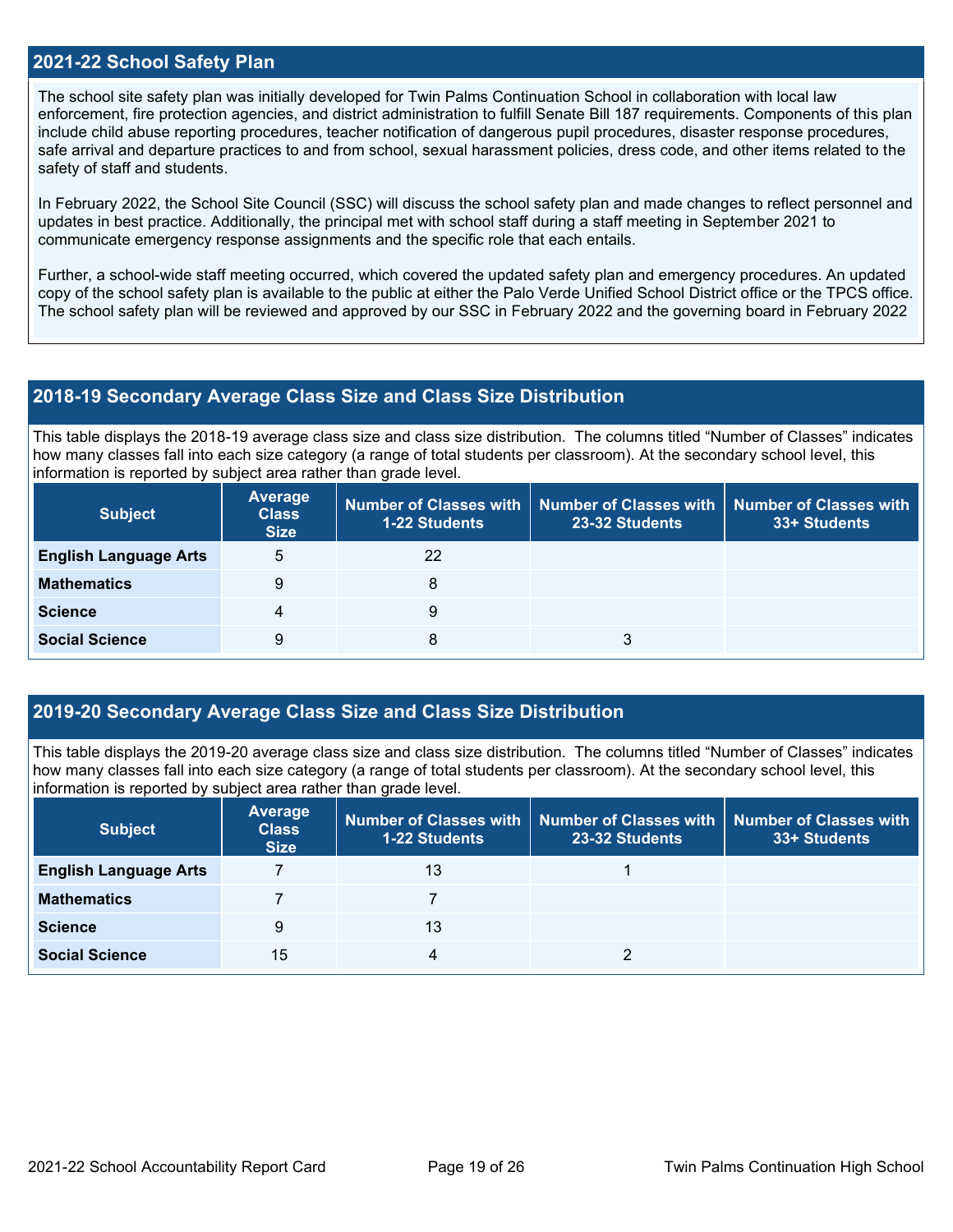### **2020-21 Secondary Average Class Size and Class Size Distribution**

This table displays the 2020-21 average class size and class size distribution. The columns titled "Number of Classes" indicates how many classes fall into each size category (a range of total students per classroom). At the secondary school level, this information is reported by subject area rather than grade level.

| <b>Subject</b>               | <b>Average</b><br><b>Class</b><br><b>Size</b> | 1-22 Students | Number of Classes with Number of Classes with<br>23-32 Students | Number of Classes with<br>33+ Students |
|------------------------------|-----------------------------------------------|---------------|-----------------------------------------------------------------|----------------------------------------|
| <b>English Language Arts</b> | 9                                             | 9             |                                                                 |                                        |
| <b>Mathematics</b>           | 13                                            | 4             |                                                                 |                                        |
| <b>Science</b>               | 3                                             | 8             |                                                                 |                                        |
| <b>Social Science</b>        | 15                                            | 4             |                                                                 |                                        |

### **2020-21 Ratio of Pupils to Academic Counselor**

This table displays the ratio of pupils to Academic Counselor. One full time equivalent (FTE) equals one staff member working full time; one FTE could also represent two staff members who each work 50 percent of full time.

| <b>Title</b>                        | <b>Ratio</b>         |
|-------------------------------------|----------------------|
| <b>Pupils to Academic Counselor</b> | 70<br>$\overline{O}$ |

### **2020-21 Student Support Services Staff**

This table displays the number of FTE support staff assigned to this school. One full time equivalent (FTE) equals one staff member working full time; one FTE could also represent two staff members who each work 50 percent of full time.

| <b>Title</b>                                                         | <b>Number of FTE Assigned to School</b> |
|----------------------------------------------------------------------|-----------------------------------------|
| <b>Counselor (Academic, Social/Behavioral or Career Development)</b> |                                         |
| Library Media Teacher (Librarian)                                    | 0                                       |
| <b>Library Media Services Staff (Paraprofessional)</b>               | 0                                       |
| <b>Psychologist</b>                                                  | 0                                       |
| <b>Social Worker</b>                                                 | 0                                       |
| <b>Speech/Language/Hearing Specialist</b>                            | 0                                       |
| <b>Resource Specialist (non-teaching)</b>                            | 0                                       |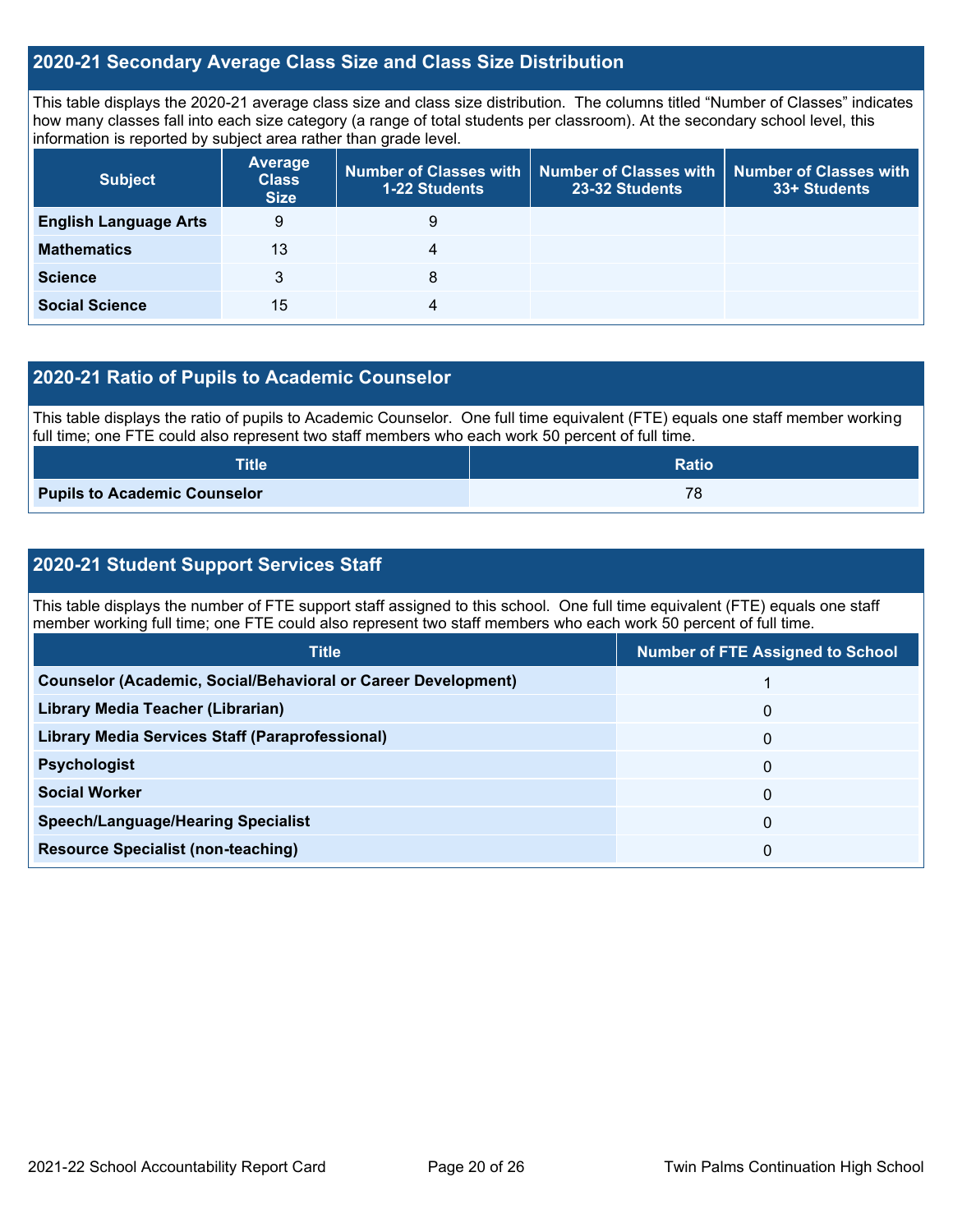### **2019-20 Expenditures Per Pupil and School Site Teacher Salaries**

This table displays the 2019-20 expenditures per pupil and average teach salary for this school. Cells with N/A values do not require data.

| <b>Level</b>                                         | <b>Total</b><br><b>Expenditures</b><br><b>Per Pupil</b> | <b>Expenditures</b><br><b>Per Pupil</b><br>(Restricted) | <b>Expenditures</b><br><b>Per Pupil</b><br>(Unrestricted) | Average<br><b>Teacher</b><br><b>Salary</b> |
|------------------------------------------------------|---------------------------------------------------------|---------------------------------------------------------|-----------------------------------------------------------|--------------------------------------------|
| <b>School Site</b>                                   | \$11,372                                                | \$49                                                    | \$11,323                                                  | \$73,419                                   |
| <b>District</b>                                      | N/A                                                     | N/A                                                     | \$9,402                                                   | \$78,902                                   |
| <b>Percent Difference - School Site and District</b> | N/A                                                     | N/A                                                     | 18.5                                                      | $-7.2$                                     |
| <b>State</b>                                         |                                                         |                                                         | \$8,444                                                   | \$77,042                                   |
| <b>Percent Difference - School Site and State</b>    | N/A                                                     | N/A                                                     | 29.1                                                      | $-4.8$                                     |

### **2020-21 Types of Services Funded**

Twin Palms Continuation School provides a number of supplemental services to support and assist students. During the school year, the School Site Council (SSC) allocates categorical funds from Title I and Title III funds for appropriate use. The expenses incurred during the school year support the school plan and are consistently examined to ensure that we meet the current needs of our students.

### **2019-20 Teacher and Administrative Salaries**

This table displays the 2019-20 Teacher and Administrative salaries. For detailed information on salaries, see the CDE Certification Salaries & Benefits web page at [http://www.cde.ca.gov/ds/fd/cs/.](http://www.cde.ca.gov/ds/fd/cs/)

| Category                                             | <b>District</b><br><b>Amount</b> | <b>State Average</b><br>for Districts<br>in Same Category |
|------------------------------------------------------|----------------------------------|-----------------------------------------------------------|
| <b>Beginning Teacher Salary</b>                      | \$53,195                         | \$48,119                                                  |
| <b>Mid-Range Teacher Salary</b>                      | \$83,296                         | \$74,665                                                  |
| <b>Highest Teacher Salary</b>                        | \$107,430                        | \$98,160                                                  |
| <b>Average Principal Salary (Elementary)</b>         | \$114,716                        | \$118,542                                                 |
| <b>Average Principal Salary (Middle)</b>             | \$0                              | \$125,068                                                 |
| <b>Average Principal Salary (High)</b>               | \$138,930                        | \$133,516                                                 |
| <b>Superintendent Salary</b>                         | \$195,000                        | \$194,199                                                 |
| <b>Percent of Budget for Teacher Salaries</b>        | 30%                              | 31%                                                       |
| <b>Percent of Budget for Administrative Salaries</b> | 5%                               | 6%                                                        |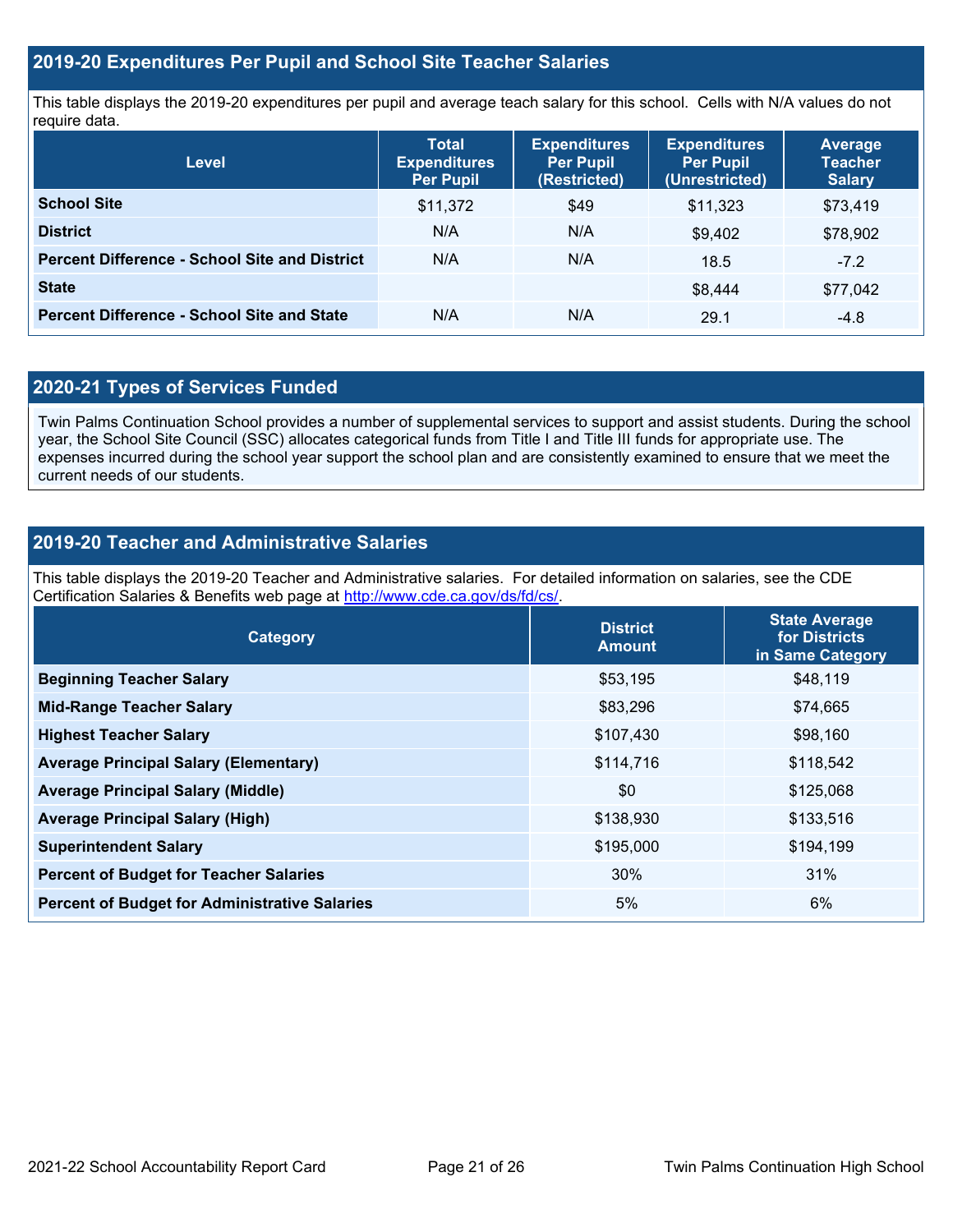# **2020-21 Advanced Placement (AP) Courses**

This table displays the percent of student in AP courses at this school.

### **Percent of Students in AP Courses**

This table displays the number of AP courses offered at this school where there are student course enrollments of at least one student.

| <b>Subject</b>                  | <b>Number of AP Courses Offered</b> |
|---------------------------------|-------------------------------------|
| <b>Computer Science</b>         | 0                                   |
| <b>English</b>                  | 0                                   |
| <b>Fine and Performing Arts</b> | 0                                   |
| <b>Foreign Language</b>         | 0                                   |
| <b>Mathematics</b>              | 0                                   |
| <b>Science</b>                  | 0                                   |
| <b>Social Science</b>           | 0                                   |
| <b>Total AP Courses Offered</b> | 0                                   |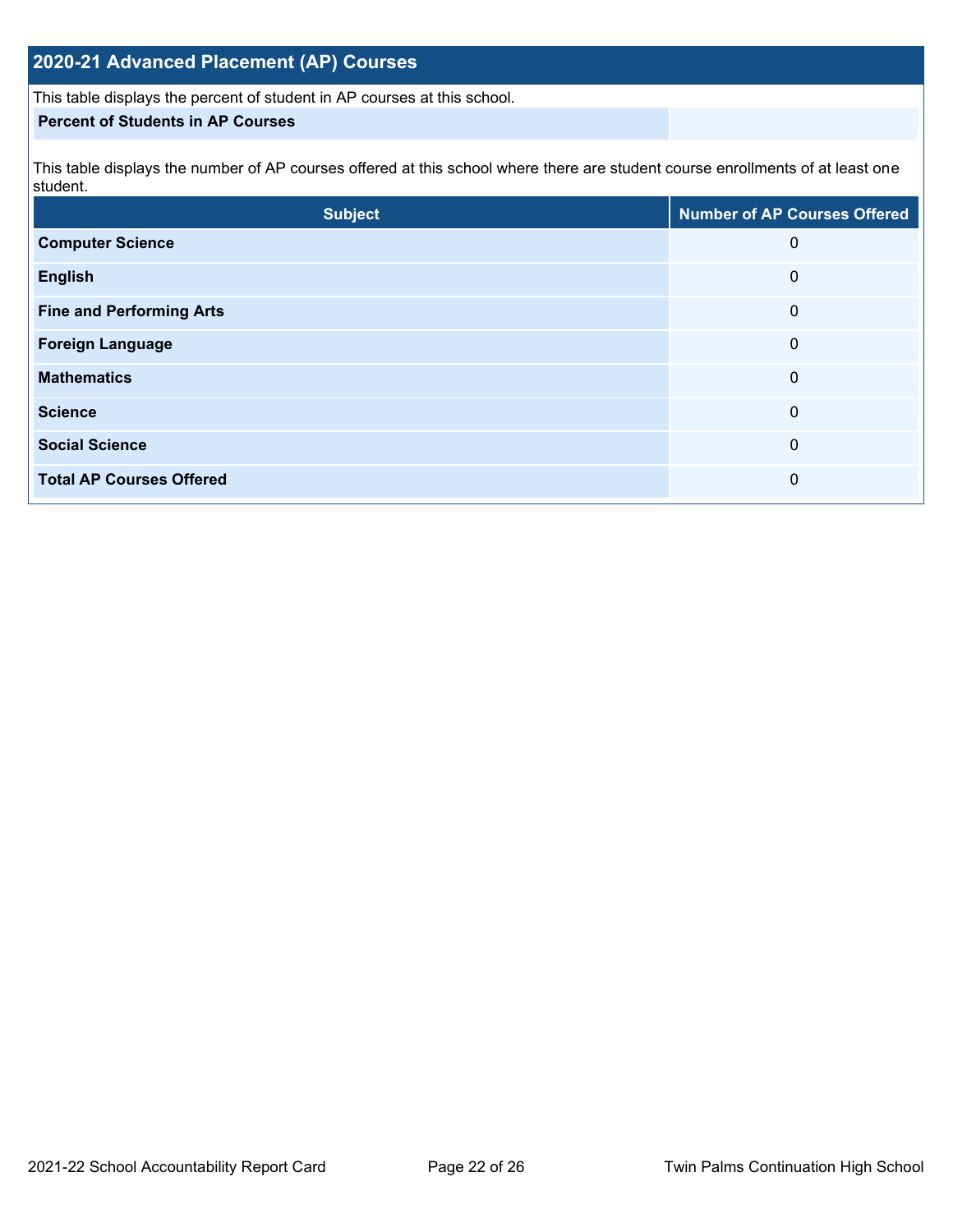### **Professional Development**

Each employee is encouraged to grow professionally through self-evaluation and reflection; reading professional literature and networking. District-sponsored in-service and training are provided through Professional Development (PD).

It is the goal of Twin Palms Continuation High School to assist students in their social and personal development as well as academics. The school gives special attention to students who experience achievement problems, difficulty coping with personal and family problems, trouble with decision making, and handling peer pressure.

Twin Palm Continuation School provides time and resources for collaboration, planning, and professional development for all staff. Staff development days enable staff members to deliver curriculum and instruction that is responsive to student needs and develop skills to handle the social and emotional needs of the students. The focus of professional development has shifted to provide job-embedded coaching to assist in building capacity and focus on strengthening the application of instructional strategies

Twin Palms Continuation High School uses a variety of professional learning models to engage staff in their continued growth. During the school year and summer, the staff has opportunities to complete professional development training and time to implement best practices learned. The

professional growth occurring at Twin Palms Continuation High School has a heavy emphasis on collaboration with time reserved weekly for staff collaboration under the direction of site administrators and coaches. Examples of recent Palo Verde Unified School

District professional learning include:

For each of the previous three years, all teachers received invitations to attend at least three staff development days. These development opportunities focused on strategies to effectively check for understanding, instruct English learners, and implement school-wide positive behavior interventions and supports. More recently, we provided our faculty with the following training:

Aeries: attendance, grade book, and communication system.

During August 2019, all TPCS faculty received an invitation to participate in Direct Interactive Instruction training. Weekly Professional Learning Community meetings and collaboration to analyze data and respond with appropriate instructional strategies or behavioral interventions. In addition, all teachers were offered either professional development in Direct Interactive Instruction 1.0 or 2.0 in August of 2019 and currently, all TPHS teachers have been through DII training 1.0 or 2.0.

During the 2019-2020 school year the district has offered MyPerspective ELA Training for our ELA teacher, IEP Basics and Best Practices for our counselor, principal, and special education teacher once a month, Effective Behavior Intervention Strategies for our principal and counselor, Student Discipline workshop for principals, Grade book training and MyOn training for all teachers and staff, and a CCEA Conference for teachers, counselors, and staff who chose to attend. During the 2020-2021 school year, the district has offered the following training:

August: Zoom Trainings, Acellus training, English Language Learner training, Universal Design for Learnings, Aeries Attendance Training, and Corrective Reading Training.

During the 2021-2022 school year, the district offered the following training:

Universal Design for Learning and Corrective Reading Training

In order to address the needs of our English learners, Palo Verde Unified School District employs two English Learner coordinators who provide data, instructional support, and updated materials and information to our staff. These dedicated individuals also provide direction for the use of data and other resources to identify our English learners and assess their current levels.

This table displays the number of school days dedicated to staff development and continuous improvement.

| <b>Subject</b>                                                                  |  | 2019-20   2020-21   2021-22 |
|---------------------------------------------------------------------------------|--|-----------------------------|
| Number of school days dedicated to Staff Development and Continuous Improvement |  |                             |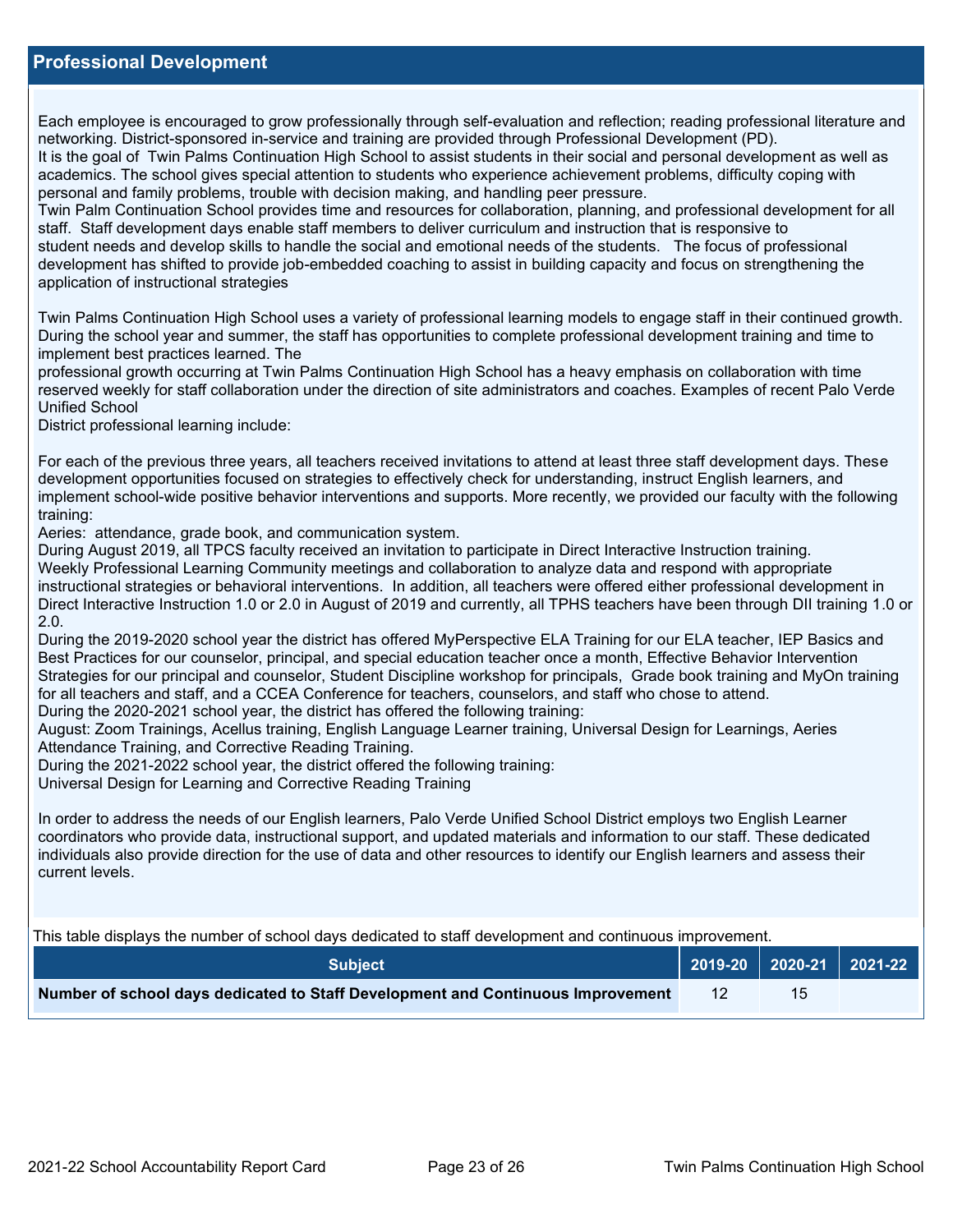# **Palo Verde Unified School District 2020-21 Local Accountability Report Card (LARC) Addendum**

# **Local Accountability Report Card (LARC) Addendum**

**2020-21 Local Accountability Report Card (LARC) Addendum Overview**



On July 14, 2021, the California State Board of Education (SBE) determined that the California Department of Education (CDE) will use the SARC as the mechanism to conduct a one-time data collection of the LEA-level aggregate test results of all school's local assessments administered during the 2020–2021 school year in order to meet the federal Every Students Succeeds Act (ESSA) reporting requirement for the Local Educational Agency Accountability Report Cards (LARCs).

Each local educational agency (LEA) is responsible for preparing and posting their annual LARC in accordance with the federal ESSA. As a courtesy, the CDE prepares and posts the LARCs on behalf of all LEAs.

Only for the 2020–2021 school year and the 2020–2021 LARCs, LEAs are required to report their aggregate local assessments test results at the LEA-level to the CDE by populating the tables below via the SARC. These data will be used to meet the LEAs' federal requirement for their LARCs. Note that it is the responsibility of the school and LEA to ensure that all student privacy and suppression rules are in place when reporting data in Tables 3 and 4 in the Addendum, as applicable.

The tables below are not part of the SBE approved 2020–2021 SARC template but rather are the mechanism by which these required data will be collected from LEAs.

For purposes of the LARC and the following tables, an LEA is defined as a school district, a county office of education, or a direct funded charter school.

| <b>2021-22 District Contact Information</b> |                                    |  |  |
|---------------------------------------------|------------------------------------|--|--|
| <b>District Name</b>                        | Palo Verde Unified School District |  |  |
| <b>Phone Number</b>                         | (760) 922-4164                     |  |  |
| Superintendent                              | Tracie Kern                        |  |  |
| <b>Email Address</b>                        | tracie.kern@pvusd.us               |  |  |
| <b>District Website Address</b>             | www.pvusd.us                       |  |  |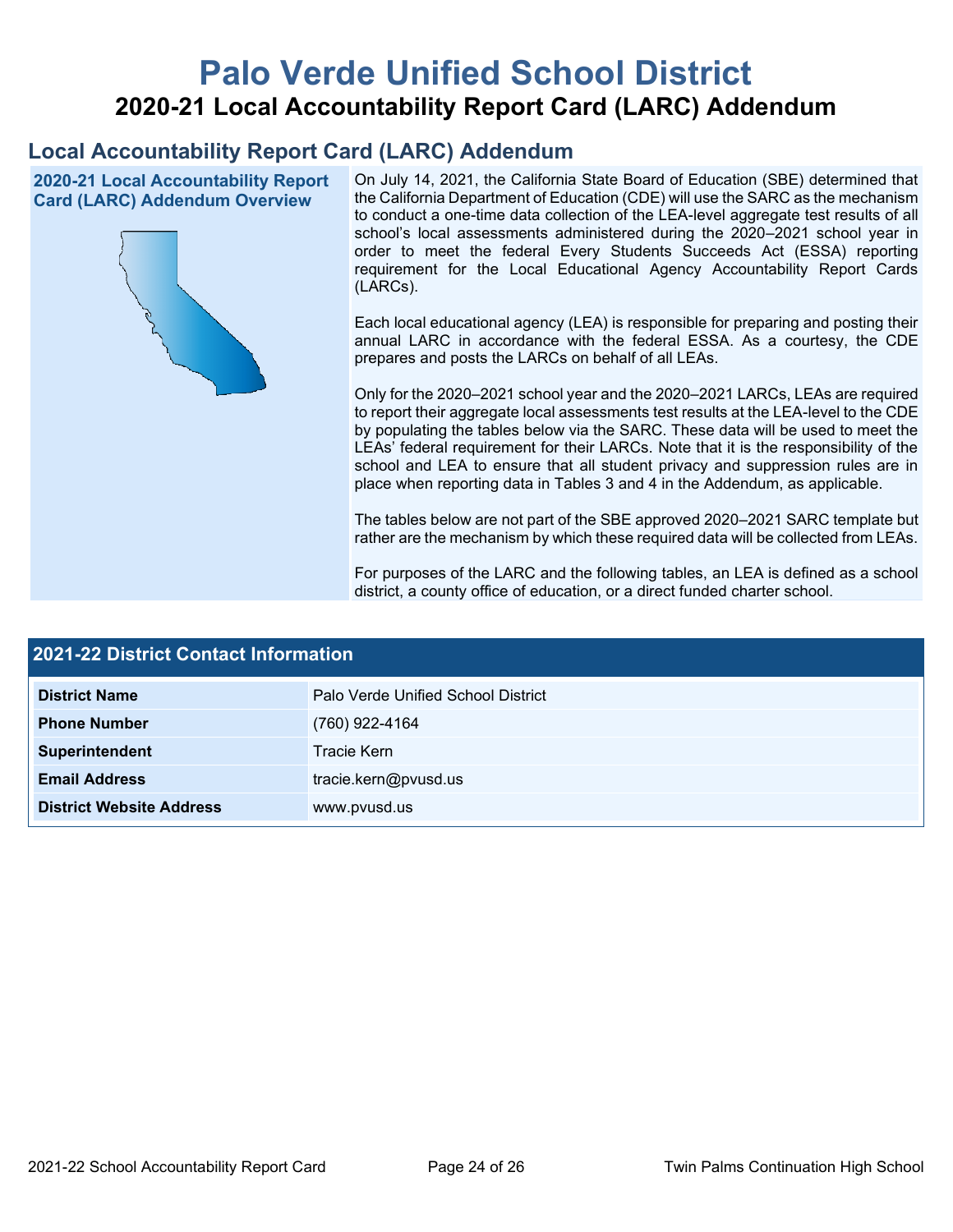### **2020-21 CAASPP Test Results in ELA by Student Group**

This table displays CAASPP test results in ELA by student group for students grades three through eight and grade eleven taking and completing a state-administered assessment. The CDE will populate this table for schools in cases where the school administered the CAASPP assessment. In cases where the school administered a local assessment instead of CAASPP, the CDE will populate this table with "NT" values, meaning this school did not test students using the CAASPP. See the local assessment(s) table for more information.

| <b>CAASPP</b><br><b>Student Groups</b>               | <b>CAASPP</b><br><b>Total</b><br><b>Enrollment</b> | <b>CAASPP</b><br><b>Number</b><br><b>Tested</b> | <b>CAASPP</b><br><b>Percent</b><br><b>Tested</b> | <b>CAASPP</b><br><b>Percent</b><br><b>Not Tested</b> | <b>CAASPP</b><br><b>Percent</b><br><b>Met or</b><br><b>Exceeded</b> |
|------------------------------------------------------|----------------------------------------------------|-------------------------------------------------|--------------------------------------------------|------------------------------------------------------|---------------------------------------------------------------------|
| <b>All Students</b>                                  | 1527                                               | 5                                               | 0.33                                             | 99.67                                                | --                                                                  |
| <b>Female</b>                                        | 733                                                | $\overline{2}$                                  | 0.27                                             | 99.73                                                | --                                                                  |
| <b>Male</b>                                          | 794                                                | 3                                               | 0.38                                             | 99.62                                                | --                                                                  |
| American Indian or Alaska Native                     | $\qquad \qquad -$                                  | --                                              | $\overline{\phantom{a}}$                         |                                                      | --                                                                  |
| <b>Asian</b>                                         |                                                    | --                                              |                                                  |                                                      |                                                                     |
| <b>Black or African American</b>                     | 131                                                | $\Omega$                                        | 0.00                                             | 100.00                                               | --                                                                  |
| <b>Filipino</b>                                      |                                                    | --                                              |                                                  |                                                      |                                                                     |
| <b>Hispanic or Latino</b>                            | 1098                                               | 3                                               | 0.27                                             | 99.73                                                | --                                                                  |
| <b>Native Hawaiian or Pacific Islander</b>           | $- -$                                              | $\qquad \qquad -$                               | $\overline{\phantom{a}}$                         | --                                                   | --                                                                  |
| <b>Two or More Races</b>                             | 32                                                 | 0                                               | 0.00                                             | 100.00                                               |                                                                     |
| <b>White</b>                                         | 241                                                | 2                                               | 0.83                                             | 99.17                                                | --                                                                  |
| <b>English Learners</b>                              | 146                                                | $\mathbf{1}$                                    | 0.68                                             | 99.32                                                |                                                                     |
| <b>Foster Youth</b>                                  | 26                                                 | $\mathbf 0$                                     | 0.00                                             | 100.00                                               | --                                                                  |
| <b>Homeless</b>                                      | $\qquad \qquad -$                                  | --                                              | $\overline{\phantom{a}}$                         |                                                      | --                                                                  |
| <b>Military</b>                                      | $\Omega$                                           | 0                                               | 0                                                | $\overline{0}$                                       | $\mathbf 0$                                                         |
| <b>Socioeconomically Disadvantaged</b>               | 1183                                               | 4                                               | 0.34                                             | 99.66                                                | --                                                                  |
| <b>Students Receiving Migrant Education Services</b> | 11                                                 | 0                                               | 0.00                                             | 100.00                                               |                                                                     |
| <b>Students with Disabilities</b>                    | 208                                                | 5                                               | 2.40                                             | 97.60                                                |                                                                     |